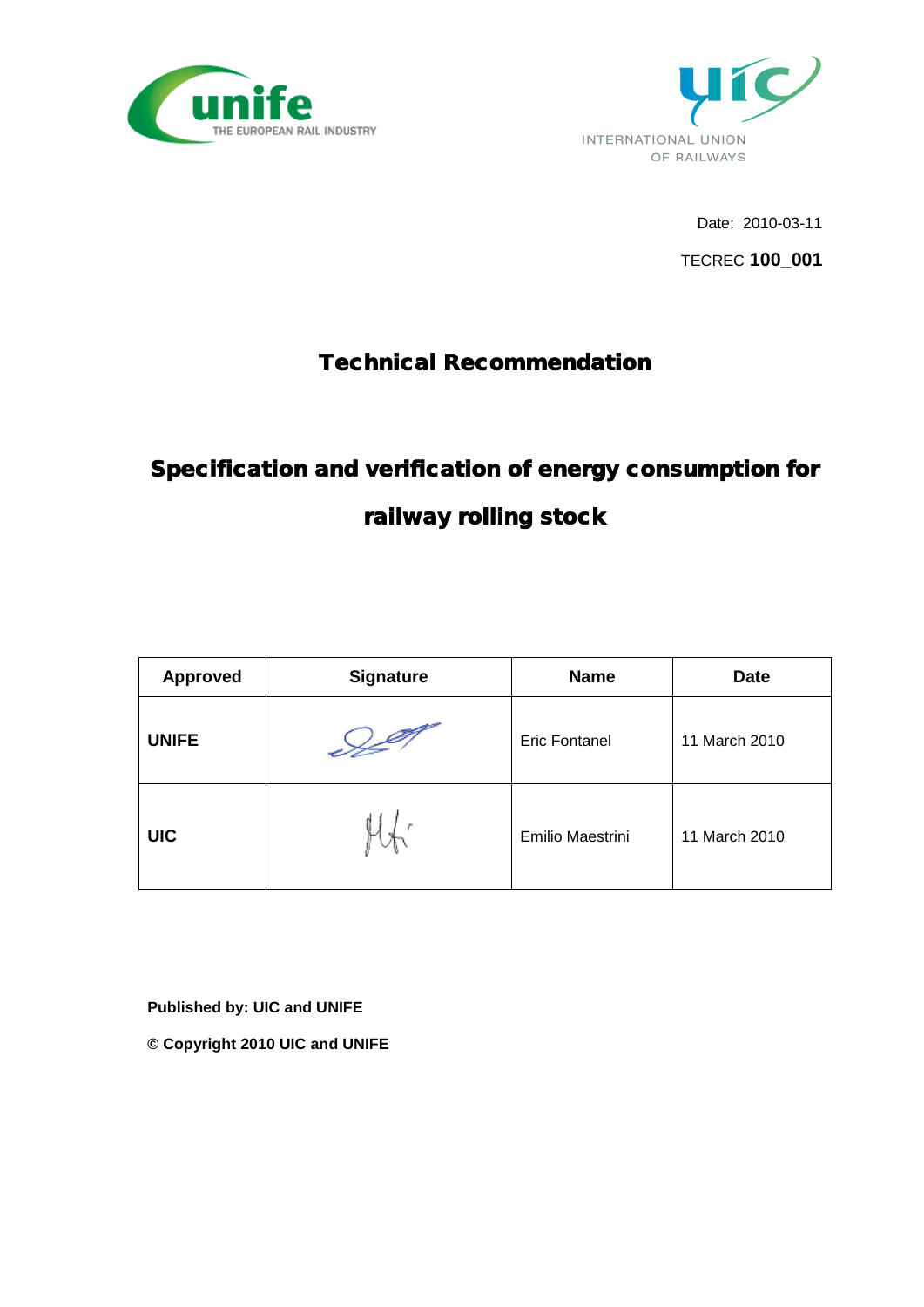## **Contents**

#### Foreword

#### Introduction

| 1            |  |
|--------------|--|
| $\mathbf{2}$ |  |
| 3            |  |
| 4            |  |
| 5            |  |
| 5.1          |  |
| 5.2          |  |
| 5.3          |  |
| 5.4          |  |
| 5.5<br>5.6   |  |
| 5.7          |  |
|              |  |
| 6            |  |
| 6.1          |  |
| 6.2          |  |
| 6.2.1        |  |
| 6.2.2        |  |
| 6.2.3        |  |
| 6.2.4        |  |
| 6.2.5        |  |
| 6.2.6        |  |
| 6.3          |  |
| 6.3.1        |  |
| 6.3.2        |  |
| 6.3.3        |  |
| 6.3.4        |  |
| 6.4          |  |
| $\mathbf{7}$ |  |
| 7.1          |  |
| 7.2          |  |
| 7.2.1        |  |
| 7.2.2        |  |
| 7.2.3        |  |
| 7.2.4        |  |
| 7.2.5        |  |
|              |  |
| 7.3          |  |
| 7.3.1        |  |
| 7.3.2        |  |
| 7.3.3        |  |
| 7.4          |  |
| 7.5          |  |
| 8            |  |
| 8.1          |  |
| 8.2          |  |
| 8.3          |  |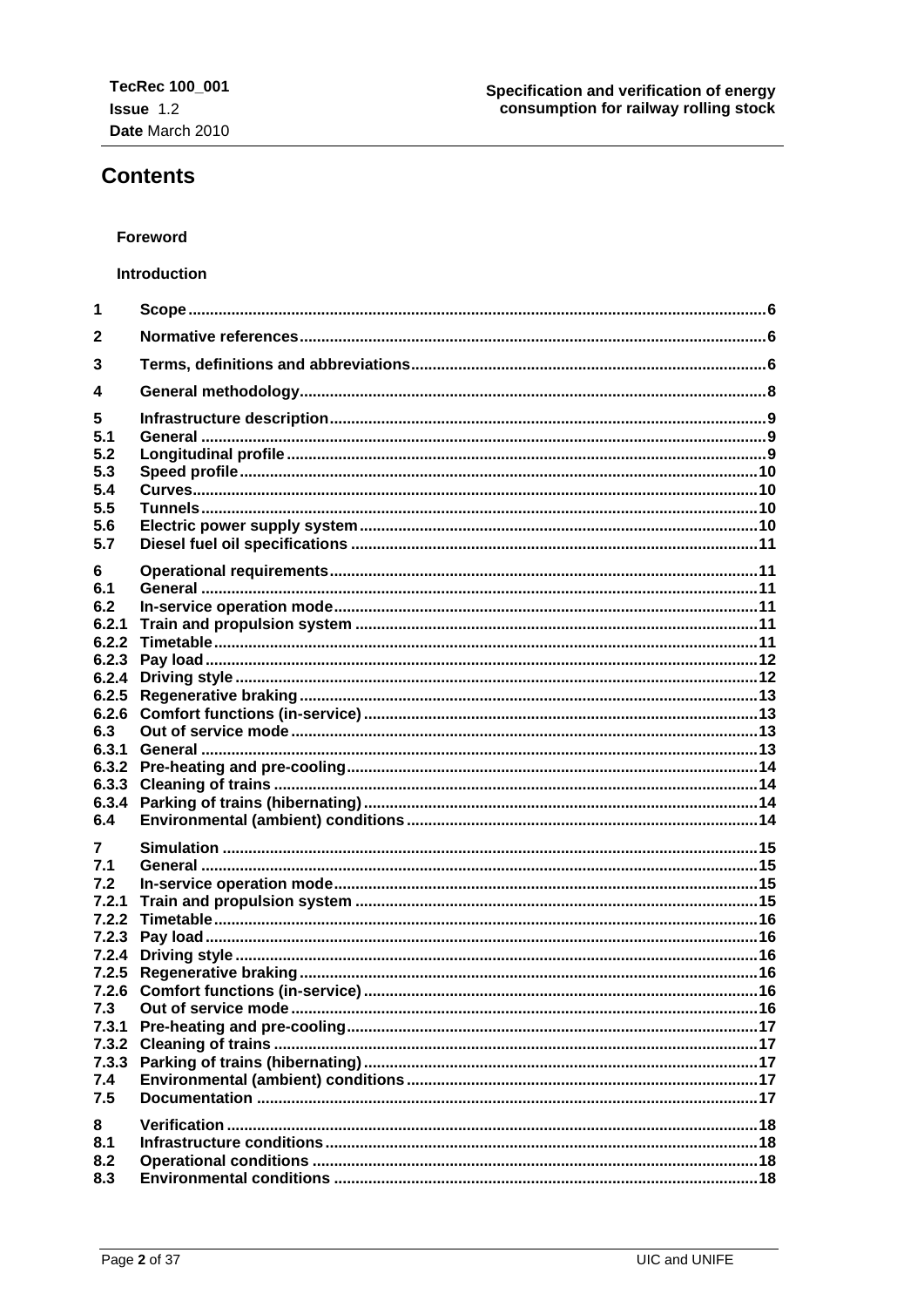| 8.4<br>8.5<br>8.6                    |                                                                           |  |
|--------------------------------------|---------------------------------------------------------------------------|--|
| 9<br>9.1<br>9.2<br>9.3<br>9.4<br>9.5 |                                                                           |  |
|                                      | Annex B (normative) Definition of standard values for service profiles 27 |  |
|                                      |                                                                           |  |
|                                      |                                                                           |  |

## **Issue record**

| <b>Issue</b> | Date          | Comments          | Source:                            |
|--------------|---------------|-------------------|------------------------------------|
| 1.2          | March<br>2010 | Original document | deliverable<br>Railenergy<br>2.2.7 |
|              |               |                   |                                    |
|              |               |                   |                                    |
|              |               |                   |                                    |
|              |               |                   |                                    |
|              |               |                   |                                    |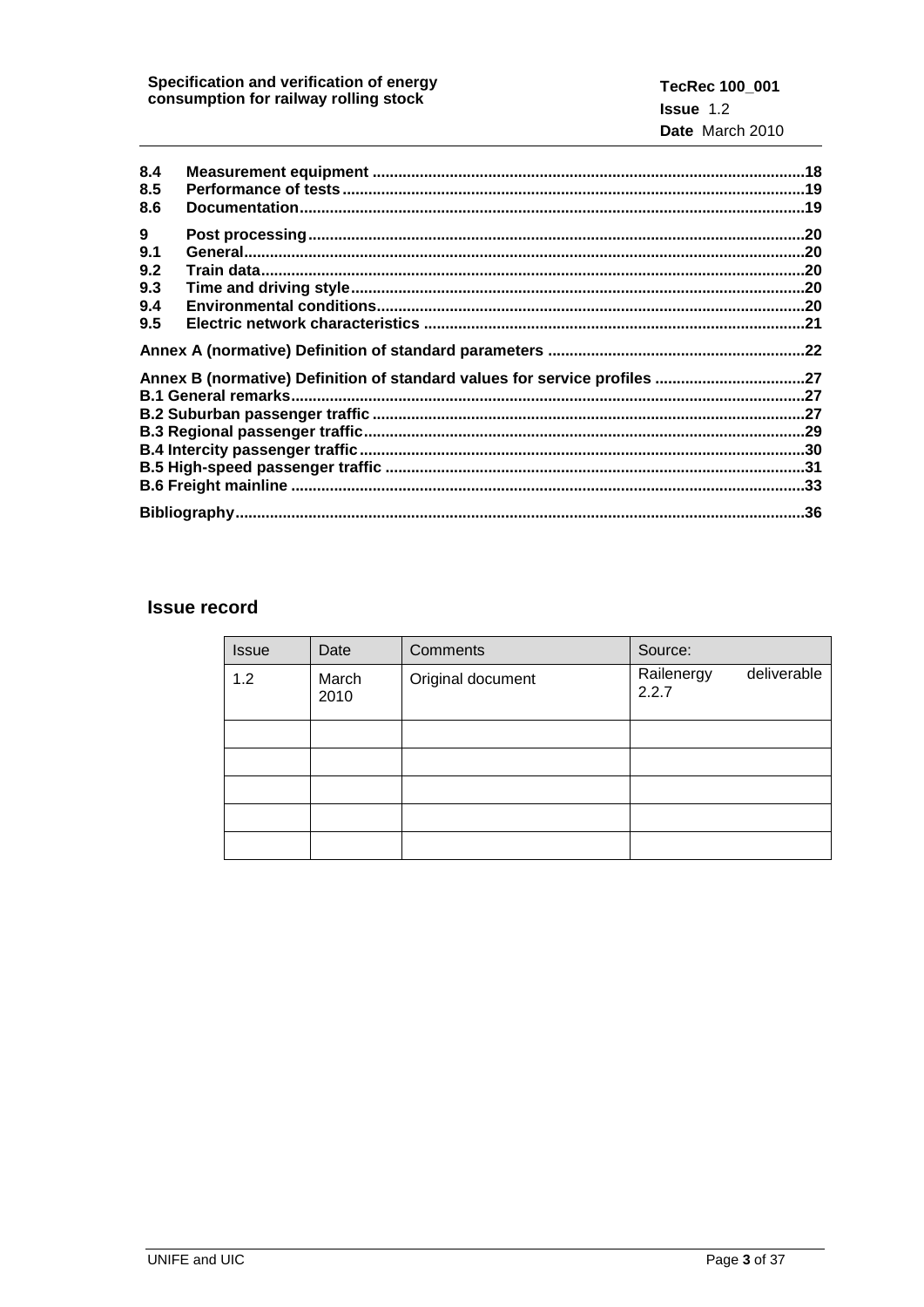## **Foreword**

The content of this document (TecRec 100:001) has been prepared as a result of the outcomes of the EU funded project RAILENERGY. The project partners involved were: Ansaldobreda, Alstom, Banverket, Bombardier, Corys, D'Appolonia, emkamatik, ENOTRAK, EUROLUM, FAV, Faiveley, IST, IZT, KTH, Nitel, Rail Cargo Austria, RFI, SAFT Batteries, SCIROIDEA, Siemens, TFK, Transrail, Transtechnik, Trenitalia, UIC, UNIFE and VUZ . The project partners have offered the deliverable from the RAILENERGY Work Package 2.2 to UIC and UNIFE for publication.

A TecRec is a UIC/UNIFE standard designed to be used within the European region. The primary field of application is the European rolling stock domain and all associated interfaces with other subsystems and is the preferred solution by both partners for, in particular:

- Product and interface standards such as standardisation of component interfaces
- Publication of results of common research programs or projects/studies undertaken by either UIC or UNIFE
- Acceleration of and better influence over the European standardisation process.

Pending the publication of a European standard, a TecRec will serve as a common comprehensive standard, approved by UIC and UNIFE and therefore recognised as a voluntary sector standard aimed at facilitating the interoperability of and at improving the competitiveness of the European railway system.

The general hierarchy within which a TecRec sits is, in order of prevalence:

- EN standards
- TecRecs
- $\equiv$  UIC leaflets

The normative references related to this TecRec can be found in chapter 2 (Normative References) of this document.

TecRecs are managed by a joint UIC/UNIFE standards management group that meets on a regular basis to co-ordinate the process. TecRecs can be downloaded by UNIFE and UIC members from the two organisations web sites: www.uic.org and www.unife.org.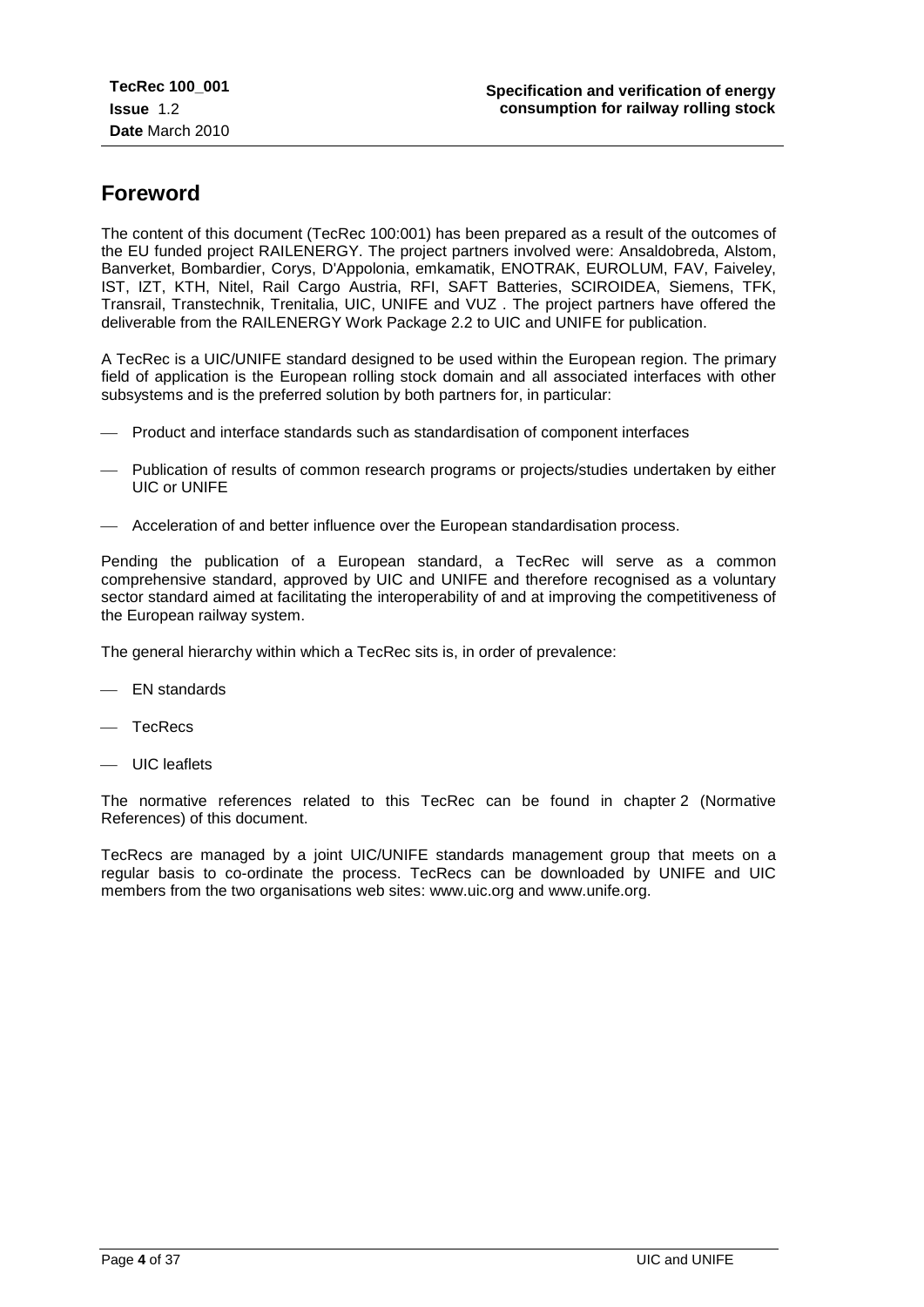## **Introduction**

This document is a voluntary standard, produced by UIC/UNIFE at the request of the rail sector. Individual companies may choose to mandate it through internal instructions/procedures or contract conditions.

#### **Purpose of this document**

- This document provides a voluntary standard on the *"Specification and verification of energy consumption for railway rolling stock"* for use by companies in the rail sector if they so choose.
- The document is set out in the same format than EN standards including, where appropriate, normative and informative annexes. This is so as to facilitate the interface with the ENs.

#### **Application of this document**

- These Standards are voluntary. Individual companies may however elect to mandate all or part of its use through company procedures or contract conditions. Where this is the case, the company concerned must specify the nature and extent of application.
- Specific compliance requirements and dates of application have therefore not been identified since these will be the subject of the internal procedures or contract conditions of the companies which choose to adopt this standard.

#### **Safety responsibilities**

- Users of documents published by UNIFE and UIC are reminded of the need to consider their own responsibilities under the relevant European or national safety legislation.
- UNIFE and UIC make no warranty that application of all or any part of documents published by UNIFE or UIC is sufficient in itself to ensure safe systems of work or operation or to satisfy such responsibilities or duty of care.

#### **Copyright**

- Copyright to these documents is owned jointly by UNIFE and UIC. All rights are hereby reserved. No TecRec (in whole or in part) may be used for any purpose other than the design, manufacture, purchase and operation of railway equipment.
- Any commercial use of this TecRec or use for any other purpose other than the design, manufacture, purchase and operation of railway equipment shall be subject to explicit authorisation by UIC or UNIFE.
- UNIFE or UIC accept no responsibility for, and excludes all liability in connection with the use of this TecRec or extracts there from. This disclaimer applies to all forms of media in which extracts from this TecRec may be reproduced.

#### **Approval and authorisation of this document**

 The content of this document was approved for publication by the UNIFE Technical Committee on 4 March 2010 and the UIC Technology and Research Platform on 15 January 2010.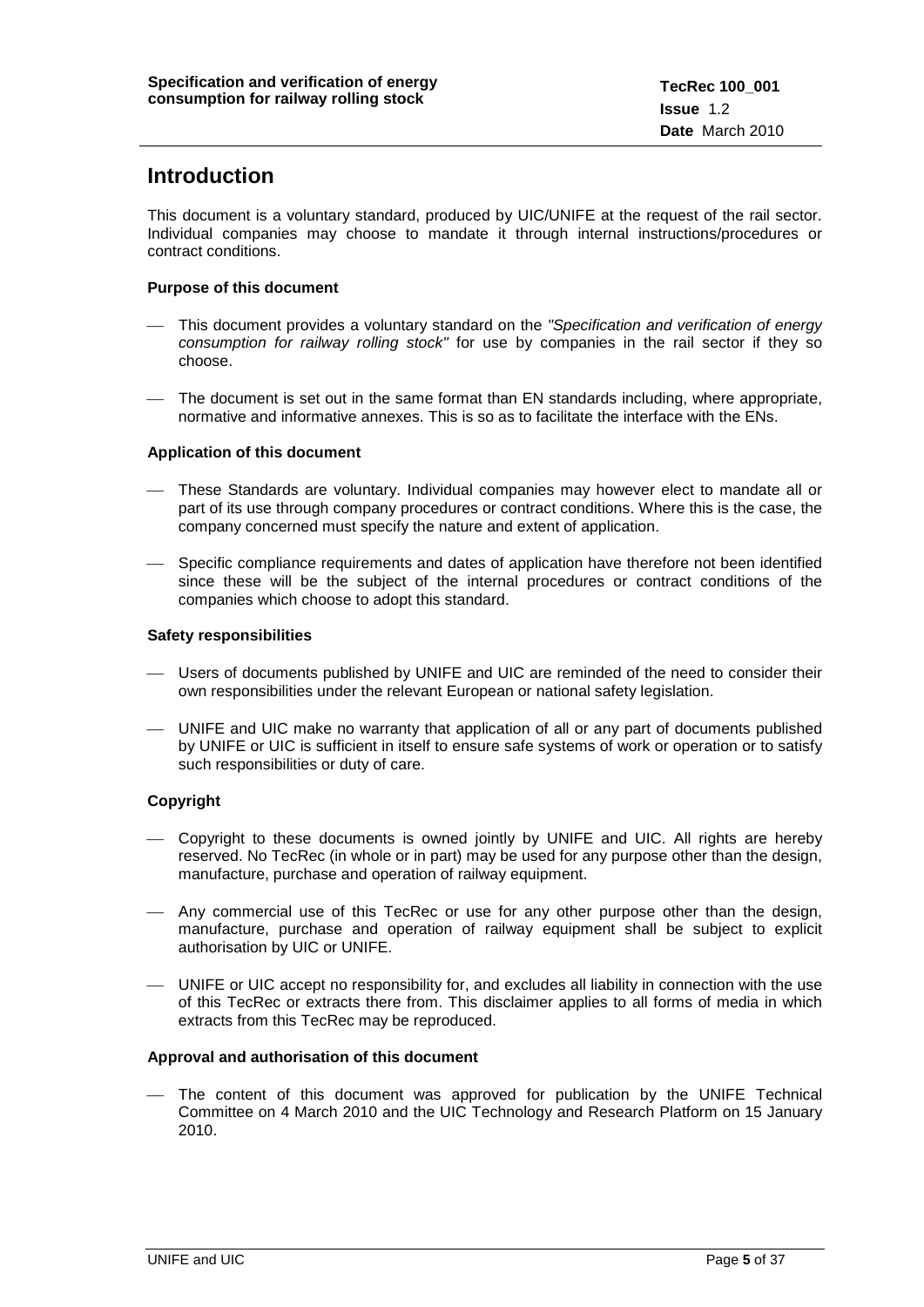## <span id="page-5-0"></span>**1 Scope**

This Technical Recommendation is applicable for the specification and verification of energy consumption of railway rolling stock. The criterion for the energy consumption of rolling stock, as set forth in the present document, is the total net energy consumed – either at pantograph or from the fuel tank – over a predefined service profile, which is either taken from the future operation of the train, or according to a standardised typical profile valid for the specific service category of trains. This will assure results directly comparable or representative for the real operation of the train.

The general purpose of this Technical Recommendation is to provide the framework that will enable to generate comparable energy performance values for trains and locomotives on a common basis and thereby support benchmarking and improvement of the energy efficiency of rail vehicles.

The purpose of this document is not to allow for comparison of energy consumption with other modes of transportation, or even for comparison between diesel and electric traction, as it only deals with the energy consumption of the vehicle itself. For the same reason this document is not suitable for the evaluation of the carbon foot print of the railways transportation system.

## <span id="page-5-1"></span>**2 Normative references**

The following referenced documents are indispensable for the application of this document. ENs are developed by  $CEN<sup>1</sup>$  or  $CENELEC<sup>2</sup>$  and are made available from their members.

NOTE 1: [www.cen.eu](http://www.cen.eu/)

NOTE 2: [www.cenelec.eu](http://www.cenelec.eu/)

For dated references, only the edition cited applies. For undated references, the latest edition of the referenced document (including any amendments) applies.

EN 50163, *Railway applications – Supply voltages of traction systems*

EN 50215, *Railway applications – Rolling stock – Testing of rolling stock on completion of construction and before entry into service*

EN 50463:2007: *Railway applications – Energy measurement on board trains*

EN 590:2000: *Automotive fuels. Diesel. Requirements and test methods*

EN 13129-2: *Railway applications. Air conditioning for main line rolling stock. Comfort parameters*

EN 15663:2009: *Railway applications. Definition of vehicle reference masses*

## <span id="page-5-2"></span>**3 Terms, definitions and abbreviations**

For the purposes of this document, the following definitions apply.

NOTE: The definitions for rolling stock used in this document are either copies or directly inspired of the ones of the TSI locomotives and passenger carriages (draft 4.0) , for more precise understanding, the user of this document should refer to the TSI LOC-PAS

**3.1 AC** Alternative Current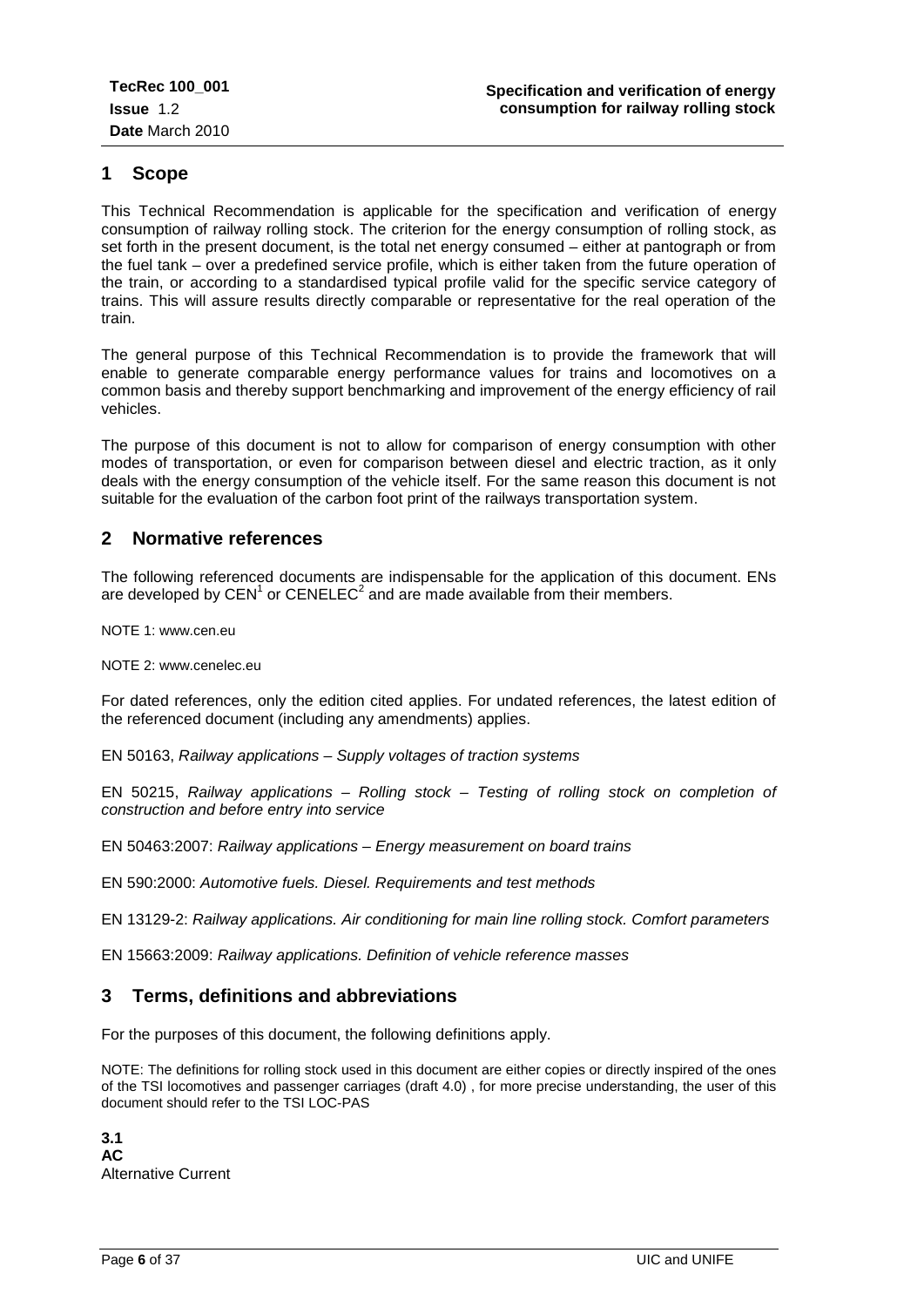## **3.2**

## **Auxiliaries**

Equipment needed to operate the traction equipment, but not producing tractive or dynamic braking efforts themselves (e.g. cooling fans, oil and water pumps, and compressor).

NOTE: In the context of this Technical Recommendation, heating and / or air conditioning of the leading driver's cab is included in the auxiliaries.

#### **3.3**

#### **Comfort systems**

All equipment consuming energy, but neither belonging neither to the traction equipment nor to its auxiliaries, mainly in passenger cars: heating, air conditioning, toilets, information and entertainment systems, laptop supplies etc.

#### **3.4 Consist**

Group of vehicles coupled together

#### **3.5**

**DC**

Direct Current

## **3.6**

#### **DMU**

Diesel Multiple Unit: a train of fixed consist powered by one or several diesel engines

#### **3.7**

#### **Electric power supply**

Generation and distribution of electric energy to the train: power stations, high voltage transmission lines, substations and their switchgear, catenary lines

## **3.8**

#### **EMU**

Electric Multiple Unit: a train of fixed consist getting its traction power from an external electric power supply

#### **3.9**

### **HVAC**

Heating, Ventilation and Air Conditioning

#### **3.10**

#### **Infrastructure**

Fixed installations of the railway system: tracks, power supply, signalling, communication etc.

#### **3.11**

#### **Locomotive**

Is a traction vehicle (or combination of several vehicles) that is not intended to carry a payload and has the ability to uncouple in normal operation from a train and to operate independently

#### **3.12**

#### **Rolling stock**

General term covering all railway vehicles or consist of vehicles with traction ability or not

#### **3.13**

#### **Single-train simulation**

Simulation of the run of one train over a part of infrastructure, without inclusion of effects of other trains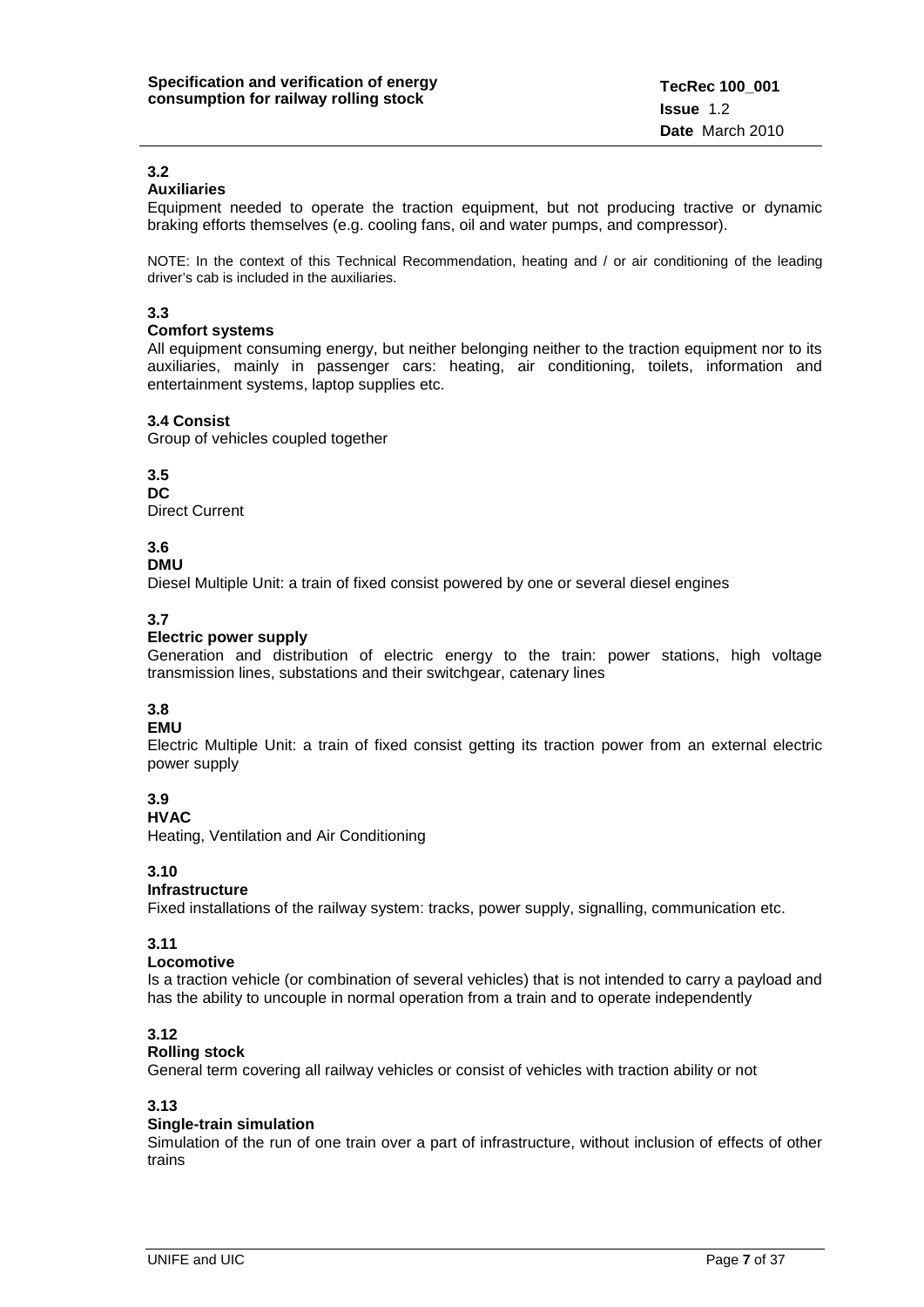#### **3.14**

#### **Total railway system simulation**

Simulation of several trains over one or several parts of infrastructure (railway network), including effects of train performance, power supply characteristics, operational constraints (time table, conflicts between trains)

#### **3.15**

#### **Traction equipment**

Equipment directly needed to produce tractive or dynamic braking effort (e.g. transformer, converters, motors, gearboxes)

#### **3.16**

#### **Traction unit**

A railway vehicle with traction ability (it can be a locomotive, a shunter, a power car or a power head)

#### **3.17**

#### **Train**

An operational formation consisting of one or more motored or non-motored railway vehicles

#### **3.18**

#### **Vehicle**

The smallest part in a train  $(= a \text{ single vehicle})$  without any traction unit (freight wagons or passenger coaches)

## <span id="page-7-0"></span>**4 General methodology**

Energy is an integral quantity. This means that the cumulated energy is the decisive factor. On the other hand, realistic train operation always has to take place under the constraints of infrastructure and operational requirements. An important part is the defined timetable for the operation over a specified line. This Technical Recommendation incorporates these conditions into a so-called "service profile" for the train.

This Technical Recommendation is therefore not a direct specification of detailed operational profiles and driving styles. Instead the Technical Recommendation provides the framework for and allows freedom for the user to propose sound solutions integrating a given mix of energy efficient technologies and driving styles.

The specification and verification of energy consumption has to take into account these facts. The energy consumed over such a service profile shall be specified and verified as an input to life cycle cost (LCC) considerations. It can also serve as key documentation for the (future) environmental performance of the train. This requires a well defined and harmonised methodology for specification and verification of the energy consumption. The selected approach has two steps:

- 1) Simulation of the energy consumption of the train, for one or several specific train runs over a defined infrastructure under defined conditions.
- 2) Measurements for the verification of this simulation under the same conditions as the simulation within acceptable tolerances.

Two different sorts of service profiles may be chosen:

Individual service profiles based on data from a real railway line, normally one or several lines out of the railway network where the train will be operated. This will be the choice for trains built for a specific railway line or network, or for operators that want to know the exact consumption of a standard train under their operational conditions. Definitions of all applicable input parameters are given in annex A of this Technical Recommendation.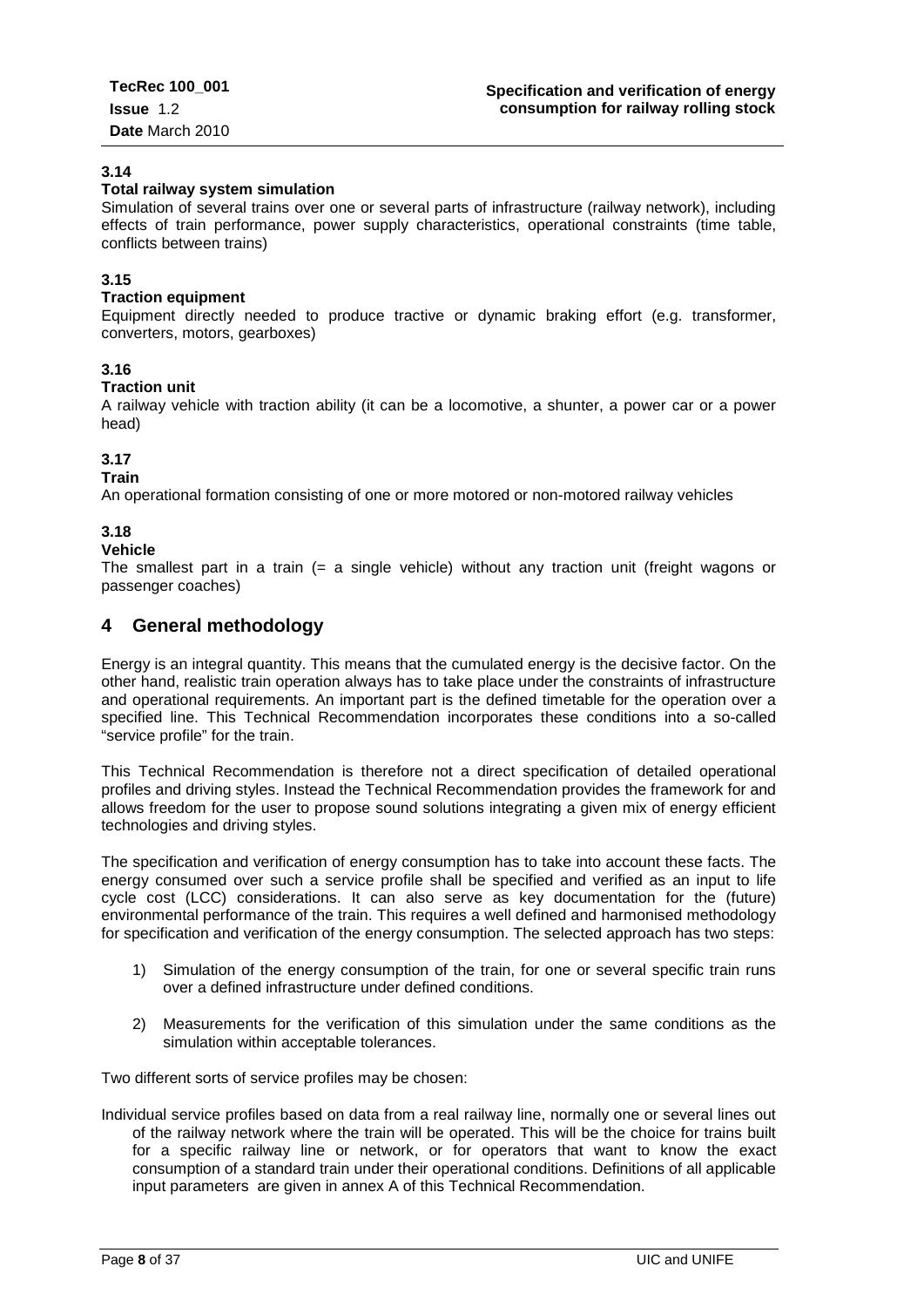- Standardised, typical service profiles if applicable, for the following categories for passenger service:
	- Suburban
	- **Regional**
	- Intercity (inter-regional)
	- High speed

and for the following types of freight service:

- Mainline
- Shunting

Definitions of relevant values for the typical service profiles and their parameters are given in annex B of this Technical Recommendation. The standard service profiles are characterised by definitions of standard values for the identified service types being typical (i.e. representative) – yet not real – of the type of railway service. This means that it is not possible to validate these service profiles directly on real tracks and under realistic conditions unless some modifications are applied (e.g. modification of the distances for different speed restrictions). Consequently, these service profiles serve as basis for quantitative characteristics of the energy performance of the relevant rolling stock.

In order to keep different characteristics, requirement and procedures manageable, the energy consumption for the whole train is handled separately:

- Traction equipment and auxiliaries necessary for traction without comfort systems
- Only comfort systems (for stand still and parking mode)

The following sections show how to define the infrastructure (section 5) and the operational and environmental conditions (section 6) for both simulations and verification tests. The simulations are specified in section 7 and verification tests in section 8. Finally post processing of test results is described in section 9.

## <span id="page-8-0"></span>**5 Infrastructure description**

#### <span id="page-8-1"></span>**5.1 General**

The infrastructure shall be defined by the characteristics as specified in the following paragraphs. All values shall be given as a function of the distance (running path of the train).

The targeted resolution of position for track parameter changes (gradient, speed limit, curve radius, tunnel cross section) in longitudinal direction is one meter.

#### <span id="page-8-2"></span>**5.2 Longitudinal profile**

The longitudinal profile shall be defined by the following required parameters:

 total distance of selected route or reference track from selected origin station to selected destination station [km] (ID I01, this identification number refers to the infrastructure parameter 01 in annex A),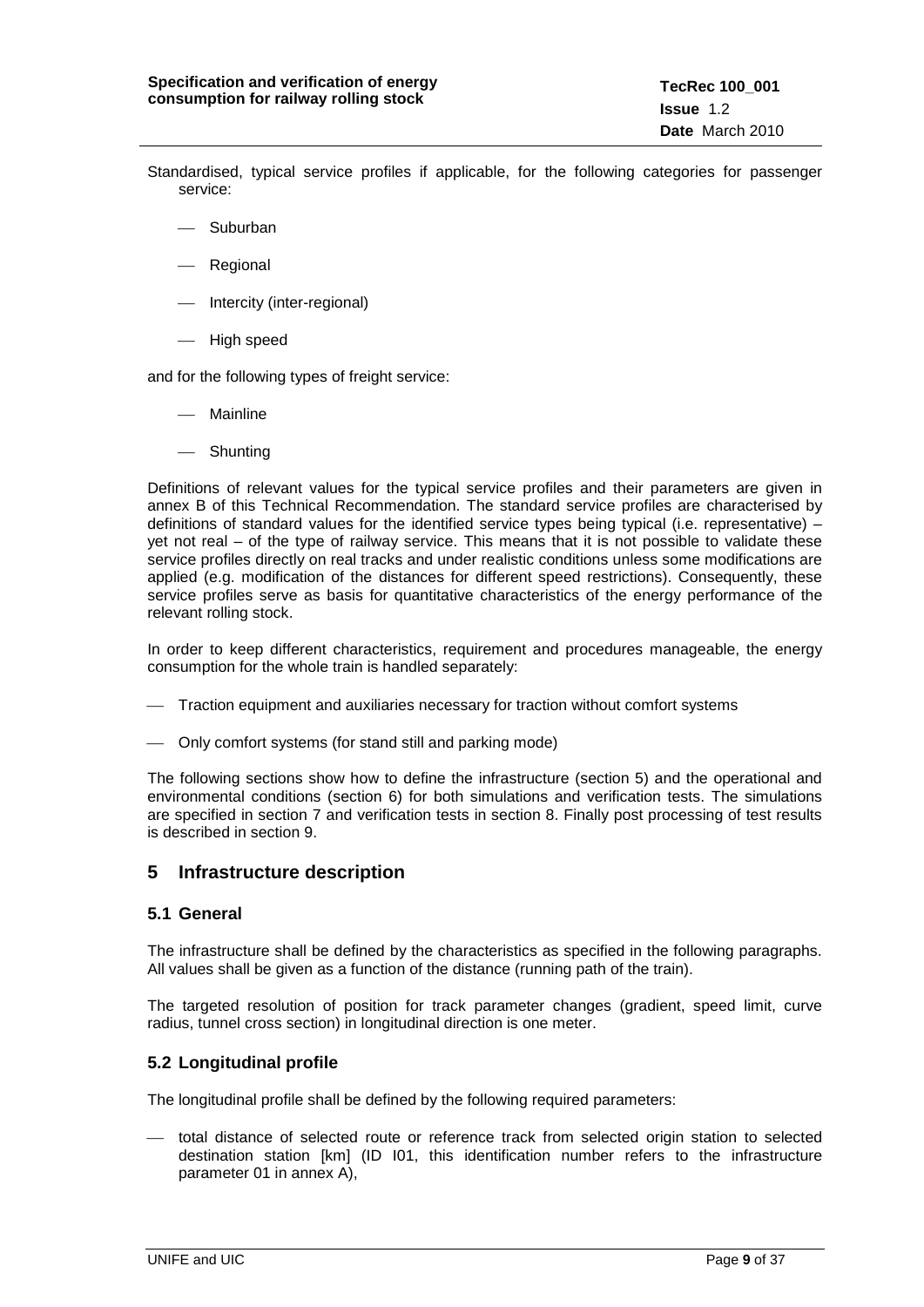- height [m], as an absolute (above sea level) or relative value e.g. versus height of the start station (ID I02), or
- gradient [–], as difference in height divided by difference of distance in longitudinal direction (ID I03).
- In principal, ID I02 and ID I03 are equivalent. If the gradients are defined, it shall be checked that the integral of gradients along the track result in the correct difference of height between start and terminal station

## <span id="page-9-0"></span>**5.3 Speed profile**

The speed profile in [m/s] or [km/h] is defined by the required parameter: maximum speed profile at every location along the selected route or reference track (ID I04). The speed profile shall already include the following criteria:

- Maximum speed according to the capability of the track.
- Permanent speed reductions due to curves, according to the required capabilities of the specified train. Example: tilting trains may have a higher permitted speed in some sections along the route than other trains.
- Non-permanent speed reductions due to signalling, according to conditions during verification runs or service operation of the train. Example: speed restrictions imposed by the changeover between two tracks shall be either specially marked, or already be included in the speed profile.
- Rules for safe operation. Example: if the safety operation rules require the target speed to be reached already 100 m before a permanent speed restriction, this shall be included in the profile.

#### <span id="page-9-1"></span>**5.4 Curves**

The following required parameter shall be specified for curve radii: Exact locations and radii of all curves along the selected route or reference track [m] (ID I05). Curves with a radius of more than 1000 m can be neglected, since they do not increase the running resistance of the train in practice.

#### <span id="page-9-2"></span>**5.5 Tunnels**

The following parameters shall be specified for tunnels:

- exact locations and lengths [m] of all tunnels along the selected route or reference track (ID I06)
- $-$  exact locations and cross section areas  $[m^2]$  of all tunnels along the selected route or reference track (ID I07). Very short tunnels with a length of less than 20 meters can be neglected. The same is valid for road bridges over the railway.

#### <span id="page-9-3"></span>**5.6 Electric power supply system**

In case of electric trains, the following characteristics of the electric power supply shall be defined by the required following parameters:

nominal voltage (ID E01) and nominal frequency in case of AC (ID E02)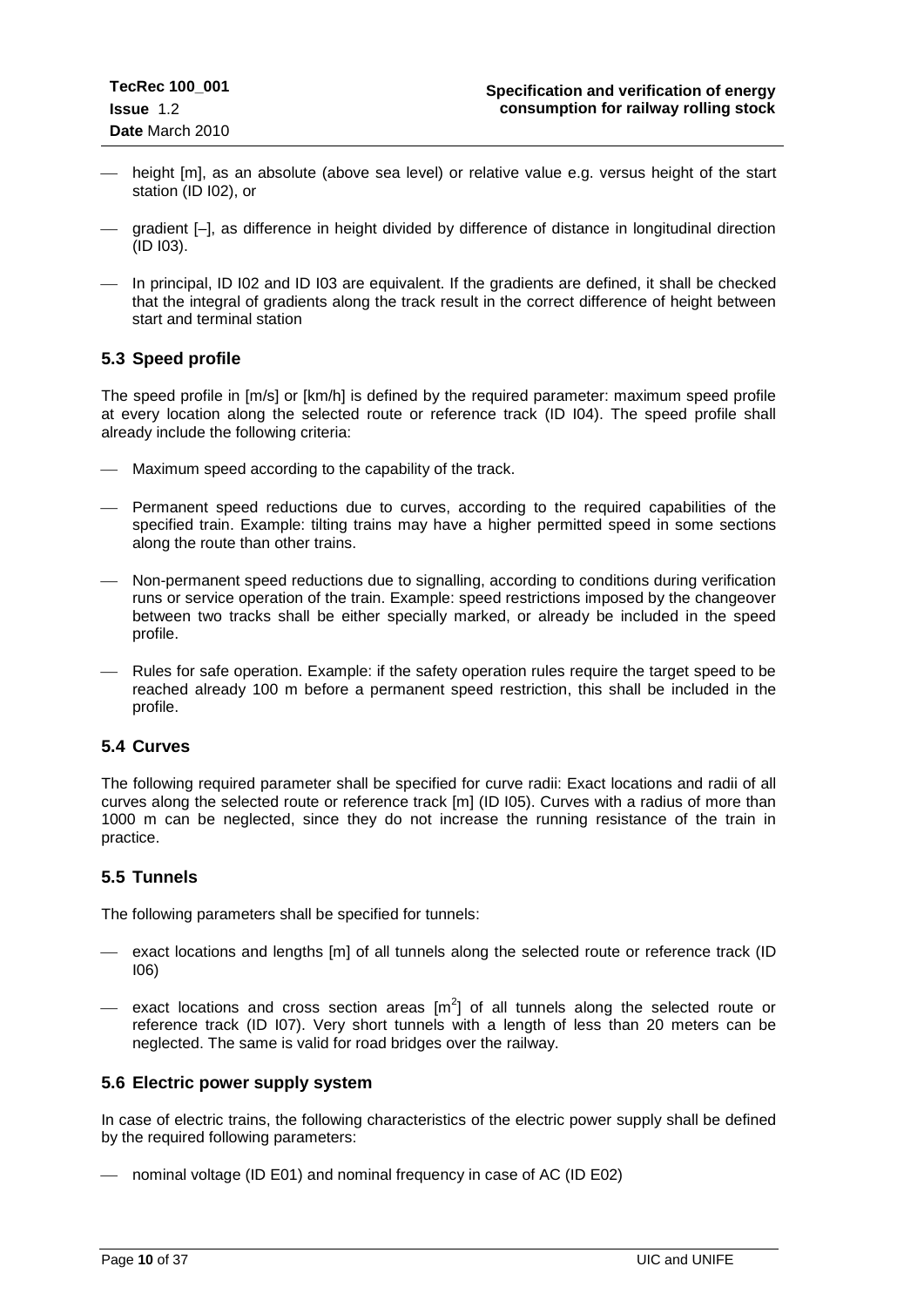- mean voltage at the feeding point (e.g pantograph) during operation of the train (ID E03), according to experience (measurements) in existing infrastructures, or as a result of total system simulations (for new infrastructure). Note: the mean voltage at pantograph is normally not identical to the nominal voltage.
- position and length of neutral sections or phase separation sections (if applicable) along the selected route or reference track, which require the traction power to be cut. (ID E04).

The parameters used to characterise the electric power supply system are defined in table A-2 of annex A.

#### <span id="page-10-0"></span>**5.7 Diesel fuel oil specifications**

In case of diesel trains, the characteristics of the diesel fuel oil shall be defined according to EN 590.

## <span id="page-10-1"></span>**6 Operational requirements**

#### <span id="page-10-2"></span>**6.1 General**

Two main phases during operation of a train are considered here:

- Section 6.2. In service operation mode (train operation with passengers: from origin to destination station including stand stills on the way), including HVAC
- Section 6.3 Out of service mode (train operation without passengers: pre-heating/pre-cooling, cleaning and parking/hibernate).

#### <span id="page-10-3"></span>**6.2 In-service operation mode**

This section is further divided into the following subsections:

#### <span id="page-10-4"></span>**6.2.1 Train and propulsion system**

A single-train run shall be specified. The specification shall include the train and its mechanical losses, the propulsion chain (electric, diesel-electric or diesel-mechanic) and all auxiliaries which are essential to operate the propulsion chain including control circuits for traction and signalling. Heating and/or air conditioning of the leading driver's cab is considered as part of the traction auxiliaries (to simplify the process for locomotives and during testing).

#### <span id="page-10-5"></span>**6.2.2 Timetable**

As the main concept of this Technical Recommendation is to define the energy consumption of a train for situations comparable to scheduled train operation, it is necessary to follow a given time table. The reduction in energy consumption by increasing travel times would be easily achievable, but this is not the goal here. The sensitivity of energy consumption versus travelling time is high. Therefore, the requirements on precision of the timetable are high as well.

The following required parameters shall be specified for the in-service operation mode:

- Stops/stations. The number and exact location of stations with planned stops (except departure and arrival station) (ID S01).
- Standstill time on the route. This is the total time elapsed for stopping times [s] at stations (wheels not in motion), during the run over the specified profile (ID S02). The train is fully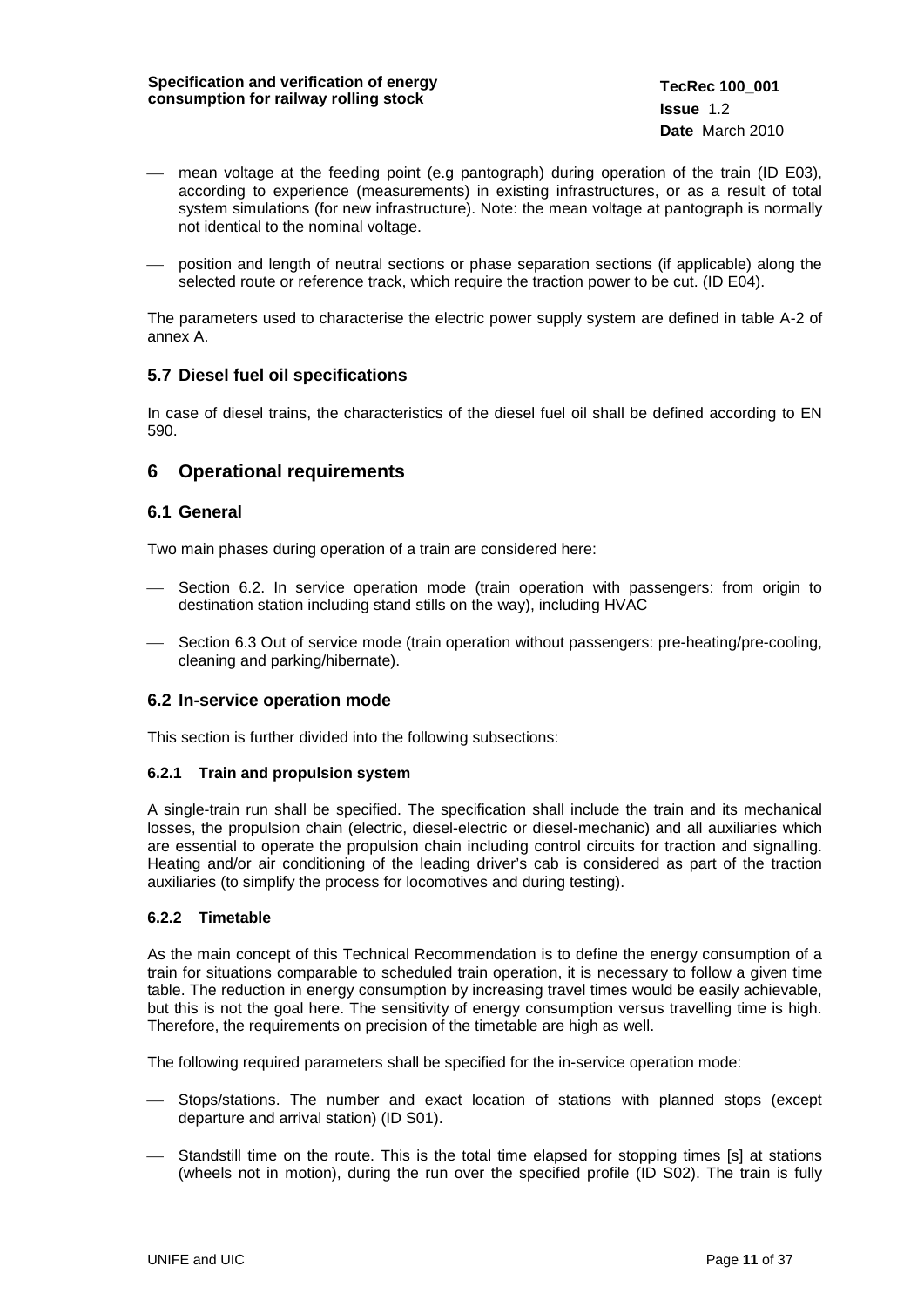operational, but e.g. with reduced auxiliary consumption (ventilation) and / or losses (traction converters blocked). These times are specified for simulation. If they are shorter or longer during verification test runs, a correction (post processing) is possible.Journey duration as total time elapsed (from wheels rolling at departure station to wheels stopped at arrival station) e.g. from time table (ID S03). The specification shall include the required time [s] between each start and stop, for a train run over the profile defined in section 5. During both simulation and verification, these times have to be hold with high precision (see subsequent section 7.2.2).

Journey durations and standstill times shall be specified as an integer number (whole number) of seconds.

#### <span id="page-11-0"></span>**6.2.3 Pay load**

The gross mass, and therefore the load, of a train have a significant influence on its energy consumption. The mass of the train shall be specified as follows:

- Multiple units and passenger coaches, for the selected configuration: design mass [kg] in working order (i.e. dead mass, plus consumables, plus staff) plus normal operational payload or specified load conditions (see below). Terminology according to EN15663:2009.
- Locomotives: design mass in working order according to EN15663:2009
- A trailer consist as a load shall be homogeneous, i.e. shall consist of only one wagon or coach type with identical load in each . Preferred trailer vehicle types are single-deck or double-deck passenger coaches (for passenger trains), or unloaded or loaded freight wagons. Preferred types of freight wagons are Eanos (open high-board wagons), Sgnss (container wagons), Shimmns (coil twagons) or Zans (tank twagons). The following values must be specified for the trailer vehicles as a load:
	- $-$  Mass [kg]. For verification, the mass of the train shall be within  $+/-$  2% of the mass specified for simulation.
	- Factor for rotating masses [-] or dynamic mass [kg]
	- $-$  Running resistance [kN] versus speed  $[m/s]$  or  $[km/h]$  over the whole speed range used for the simulation and / or test

Note: These values are only supporting the calculation of parameter ID S05 and shall have been validated independently.

 Passenger load conditions: The total mass of passengers [kg] shall be specified according to the expected operation of the rolling stock (either as an average value or during specific peak / off-peak periods; parameter ID S05). For specific projects, it may be lower than the normal operational payload as specified in EN15663:2009. For operation over standard service profiles according to Annex B of this TecRec, the normal operational payload as defined in EN15663:2009 shall be used.

#### <span id="page-11-1"></span>**6.2.4 Driving style**

The driving style of the train driver is not specified by this Technical Recommendation. The driving style (i.e. acceleration or deceleration at each point of the trip) should be chosen as a way to minimise the energy consumption of the operating train while respecting the following conditions: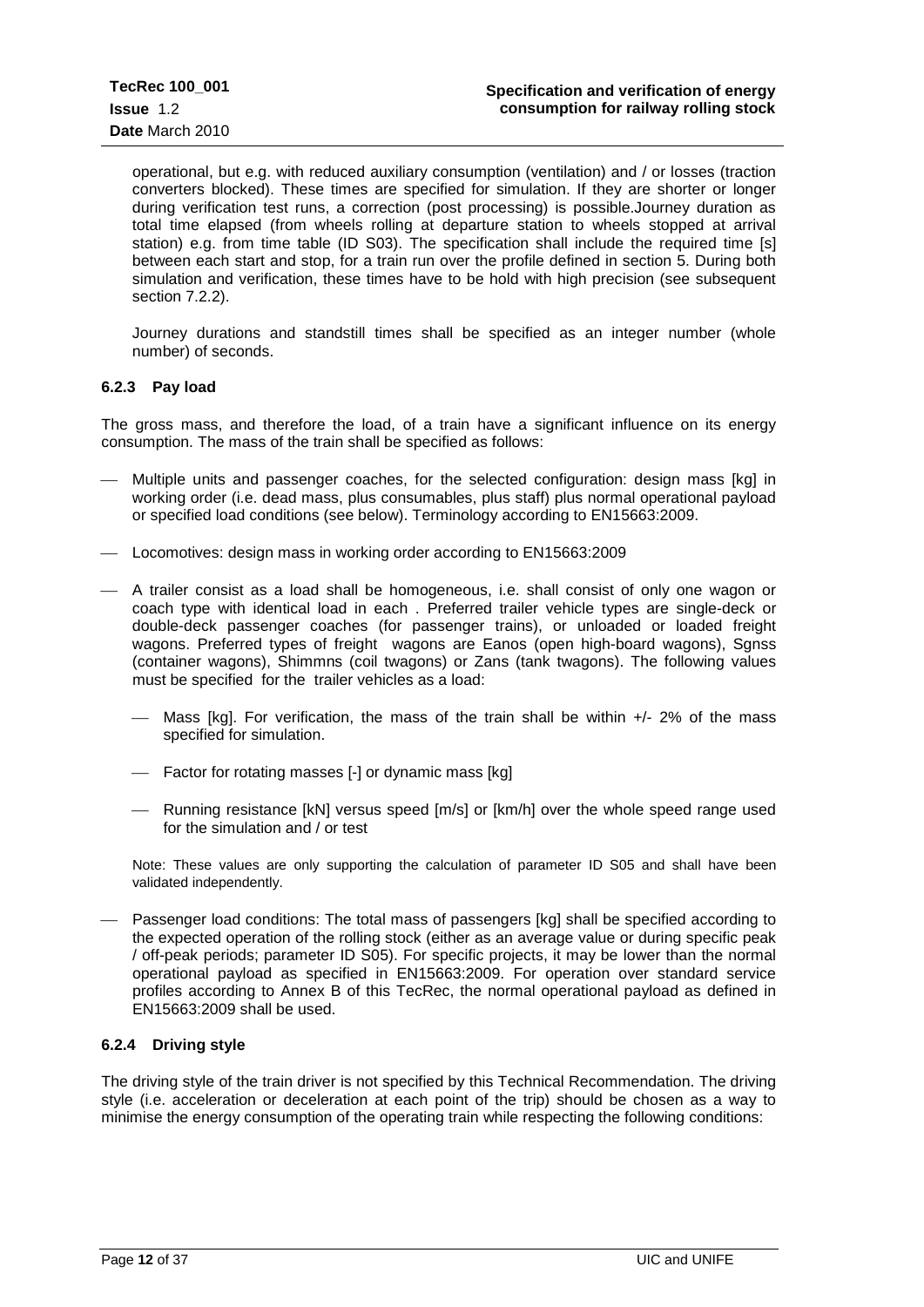- $-$  Safe operation of the train, under the rules applicable for the foreseen operation of the train. If any such rules exist, they have to be specified together with the infrastructure and timetable information.
- The specified timetable (ID S01) has to be held. Normal (or extra) reserves in the timetable, with respect to the performance of the train operation should be used for energy efficient driving.

#### <span id="page-12-0"></span>**6.2.5 Regenerative braking**

For electric trains, the regenerative brake (if available) shall be used as preferred braking system, within the constraints of capability of the brake, timetable, and applicable rules for safe operation of the train.

The calculation of the energy consumption shall be done as follows in cases where the electric traction equipment allows for regenerative braking

- For AC electrified railway systems: net energy at pantograph, i.e. fed back energy counted as negative without any other reduction factor than the one possibly imposed by the electric traction system itself (if for example a part of the braking energy is systematically consumed in resistors even in regenerative mode)
- For DC electrified railway systems, two calculations shall be made: the first one in the same conditions as for AC railway systems, the second one with the total braking energy consumed in the vehicle without any consideration of fed back energy. These two extremes correspond to fully regenerative and fully rheostatic braking respectively. The consumed and fed back energy at pantograph shall be identified separately for both AC and DC railway systems. It may depend on the individual project or economic rules in different countries how consumed and fed back energy is taken into account for life cycle cost (LCC) considerations.

The calculation of the energy consumption shall take into account the effect of any on-board energy saving systems, e.g the amount of braking energy stored in batteries or other devices for later use by traction or auxiliary systems or the possible use of the diesel engine losses for train heating.

#### <span id="page-12-1"></span>**6.2.6 Comfort functions (in-service)**

The performance of comfort functions during in-service operation is specified in the following two required parameters:

- Comfort function duration in-service operation is defined as the duration for the total package of comfort functions in service operation: Heating, ventilation, air-condition, lighting, entertainment and info panels (during summer and winter) per 24 hours (ID S07) and measured in [hh:mm:ss], use total journey time/day unless specified otherwise,
- Comfort function profile for in service operation (load) is defined as the load profile for the total package of comfort functions in service operation: Heating, ventilation, air-condition, lighting, entertainment and info panels (during summer and winter) per 24 hours (ID S08) and measured in [% of nominal effect of comfort functions], use 80% unless specified otherwise.

#### <span id="page-12-2"></span>**6.3 Out of service mode**

#### <span id="page-12-3"></span>**6.3.1 General**

The out of service mode are periods [h/day] where the train is stationary in depot areas, without staff or passengers being on board. Power supply to the parked train is either via normal circuits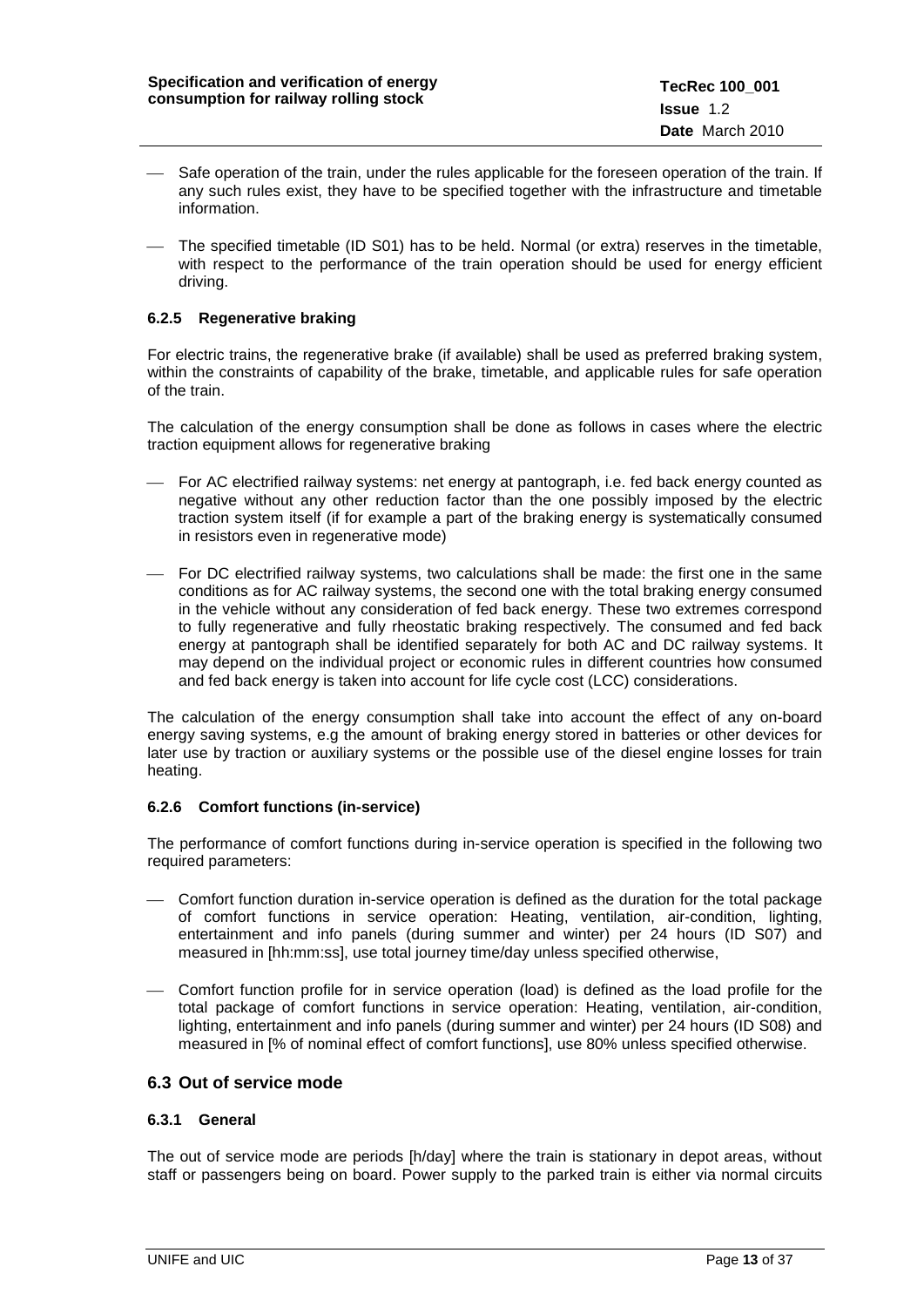from the electric catenary, via shore supply or via diesel engines running in the train. The duration of these periods are important data for the design of the train and for determination of life cycle costs (LCC), but it is not necessary to fully respect them for the purpose of verification when applying the present Technical Recommendation.

For parked trains, prEN 13129-2 shall be applied (pending publication of the EN). a: Heating mode: see Table 1, Zone II, 0 degree Celsius (page 7) b: Cooling mode: see Table 2, Zone II, 28 degrees Celsius (page 7) shall be used for the definition of environmental conditions. The out of service mode covers essentially three levels of parked trains:

#### <span id="page-13-0"></span>**6.3.2 Pre-heating and pre-cooling**

Pre-heating and pre-cooling for preparation of trains before in-service operation is defined by the following two required indicators:

- Total average duration of the pre-heating or pre-cooling period (covering heating, ventilation, air-condition, lighting and other necessary auxiliaries) per 24 hours during summer and winter (ID P01) and measured in [hh:mm:ss], use 30 minutes/day unless specified otherwise,
- Load profile for the pre-heating or pre-cooling period (covering heating, ventilation, aircondition, lighting and other necessary auxiliaries) during summer and winter (ID P02) and measured in [% of nominal effect of comfort functions], use 80% unless specified otherwise.

#### <span id="page-13-1"></span>**6.3.3 Cleaning of trains**

Cleaning of trains before or after in-service operation is defined by the following two required indicators:

- Total average duration of the cleaning period (covering heating, ventilation, air-condition, lighting and other necessary auxiliaries) per 24 hours during summer and winter (ID P03) and measured in [hh:mm:ss], use 1 hour/day unless specified otherwise,
- Load profile for the cleaning period (covering heating, ventilation, air-condition, lighting and other necessary auxiliaries) during summer and winter (ID P04) and measured in [% of nominal effect of comfort functions], use 30% unless specified otherwise.

#### <span id="page-13-2"></span>**6.3.4 Parking of trains (hibernating)**

Parking of trains before or after in-service operation is defined by the following two required indicators:

- Total average duration of the parking/hibernating period (covering heating, ventilation, aircondition, lighting and other necessary auxiliaries) per 24 hours (during summer and winter) (ID P05) and measured in [hh:mm:ss], use remaining time  $124h -$  operational hours -  $\frac{1}{2}h$ preparation – 1h cleaning] unless specified otherwise,
- Load profile for the parking/hibernating period (covering heating, ventilation, air-condition, lighting and other necessary auxiliaries) (ID P06) and measured in [% of nominal effect of comfort functions], use 10% unless specified otherwise.

## <span id="page-13-3"></span>**6.4 Environmental (ambient) conditions**

The environmental conditions shall be specified (see also table A-5, annex A) under the following required conditions: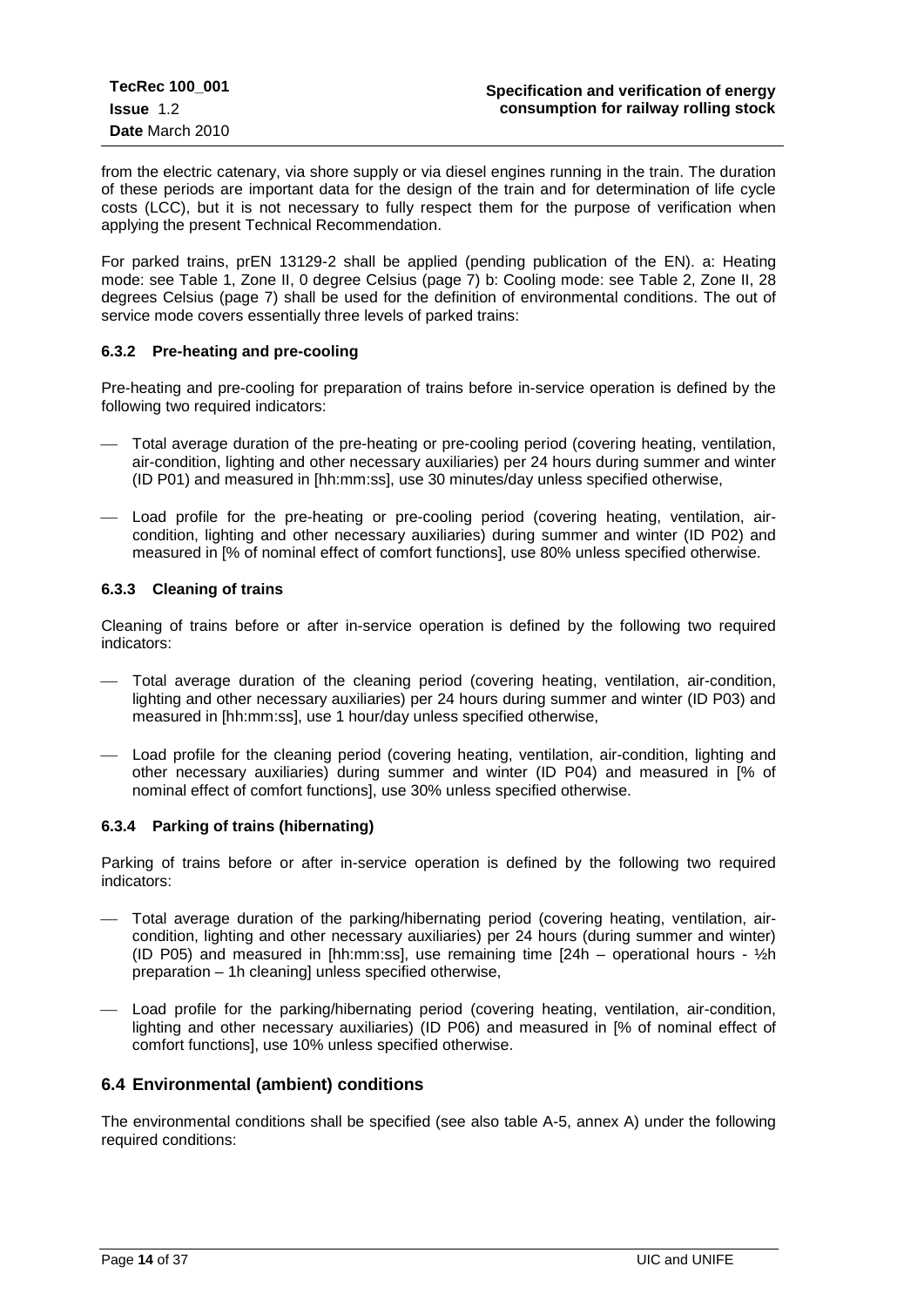- Ambient temperature for energy consumption simulation without the comfort functions [deg C]; 15 degrees Celsius unless specified otherwise to consider specific geographical locations (ID A01). For comfort functions only (sections  $6.2.6$  and  $6.3.2$  -6.3.4) use 0,  $+15$  and  $+30$ degrees Celsius, unless specified otherwise,
- $-$  Humidity [Relative humidity %]; 50% all year round average humidity (ID A02),
- Intensity of sunlight [W/m2]: 0 W/m2, unless specified otherwise (ID A03),
- Average head wind: Simulation: 0 m/s (ID A04). Verification: actual wind speed lower than 5m/s.

Other relevant (optional) parameters and factors:

- Ambient air pressure (ID A05): Simulation (if relevant): international standard atmosphere 1013 hPa, unless otherwise specified (e.g. for mountain railways). Verification: uncontrolled. Special post processing / assessment if deviations between simulation and verification are claimed to originate from deviations in ambient air pressure,
- Minimum temperature, winter conditions (ID A06), measured in degrees Celsius,
- Humidity at winter conditions (ID A07), measured in relative humidity %,
- Maximum temperature summer conditions (ID A08), measured in degrees Celsius,
- Humidity at summer conditions (ID A09), measured in relative humidity %,
- Weather conditions: dry rails with good adhesion conditions, for both simulation and verification.

It shall be ensured that the train is in a thermally stable condition already when starting the simulation or verification runs, as starting with a too cold or too hot train would significantly affect the results (traction chain losses, auxiliary power).

## <span id="page-14-0"></span>**7 Simulation**

#### <span id="page-14-1"></span>**7.1 General**

The simulation shall be based on the information provided in section 5 and 6. The simulation shall consider the two main phases during normal operation of a train: In service operation mode (train operation with passengers: from origin to destination station including stand stills on the way) and out of service mode (train operation without passengers: pre-heating/pre-cooling, cleaning and parking/hibernate).

#### <span id="page-14-2"></span>**7.2 In-service operation mode**

#### <span id="page-14-3"></span>**7.2.1 Train and propulsion system**

Single-train run simulations shall be performed. The simulation shall include the train and its mechanical losses, the propulsion chain (electric, diesel-electric or diesel-mechanic) and all auxiliaries which are essential to operate the propulsion chain including control circuits for traction and signalling. Heating and/or air conditioning of the leading driver's cab is considered as part of the traction auxiliaries (to simplify the process for locomotives and during testing).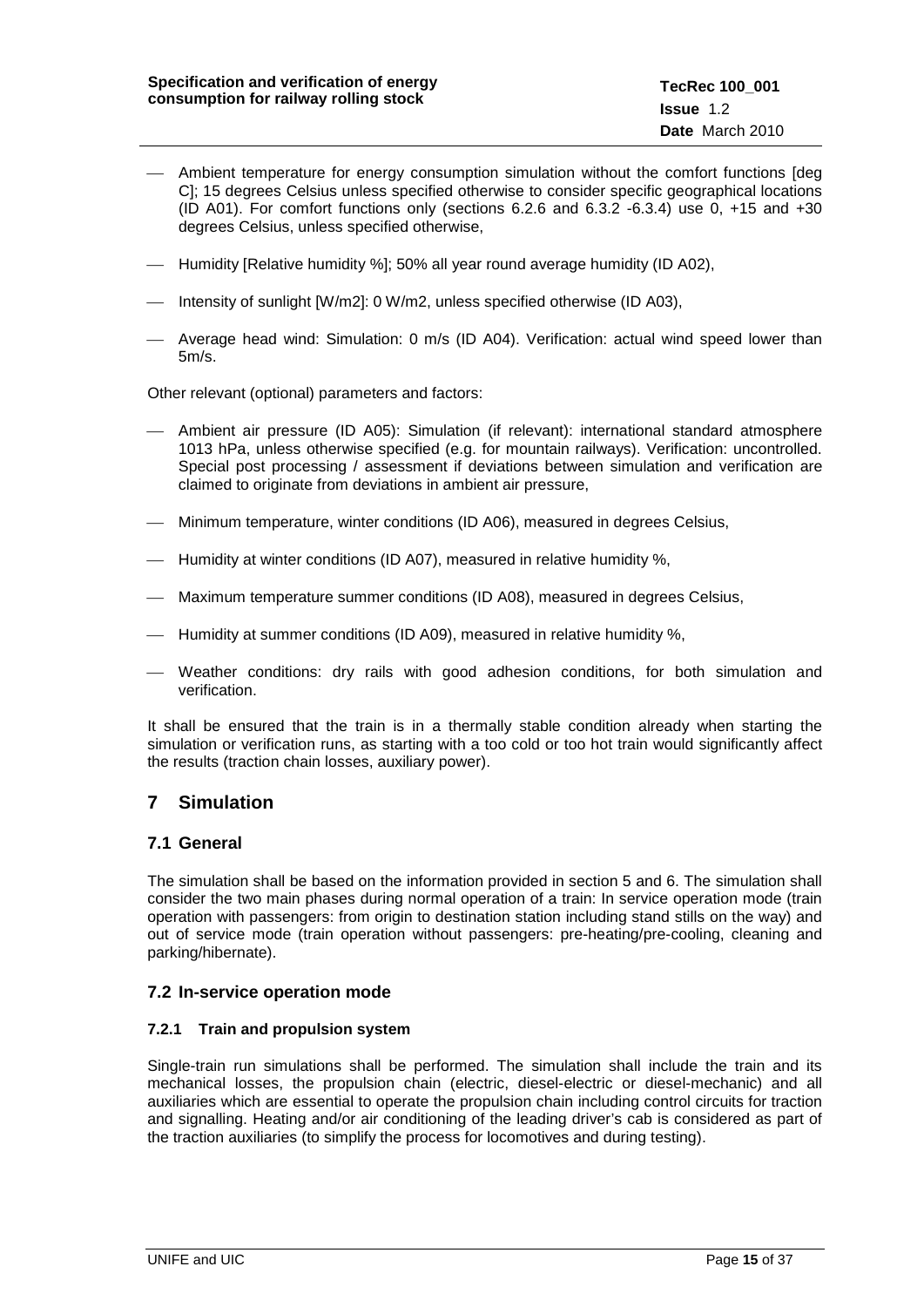The result of the simulation is the energy consumption [kWh or Kg of fuel oil] of the train, running over the infrastructure (section 5) under the operational conditions (section 6).

See also informative annex C for best practices of simulation tools.

#### <span id="page-15-0"></span>**7.2.2 Timetable**

The following precision is required for simulation of the journey duration: +0/-N seconds for each section between two specified stops.

NOTE: N is every number of seconds or percent, i.e. travel times are always allowed to be shorter, both in simulation and during verification.

The following precision is required as reference for simulation of the journey duration: +/- 0 seconds (can be reached without extra effort). Verification: +/-5 seconds (without correction / post processing) or +100 / -50 % of each specified standstill interval (with correction / post processing of the measured energy). Larger differences during verification may affect the thermal behaviour of the train and shall be assessed individually.

#### <span id="page-15-1"></span>**7.2.3 Pay load**

Simulation should be done according to specification in 6.2.3.

The simulation for passenger trains shall be done

- for "part A" profiles, i.e. profiles for a specific railway, with the specified load mass for passengers

- for "part B" profiles, i.e. synthetic profiles for the comparison of trains, for the normal operational payload as defined in EN15663:2009."

#### <span id="page-15-2"></span>**7.2.4 Driving style**

Simulation should be done based on conditions specified in 6.2.4.

#### <span id="page-15-3"></span>**7.2.5 Regenerative braking**

The simulation should be done based on conditions specified in 6.2.5.

#### <span id="page-15-4"></span>**7.2.6 Comfort functions (in-service)**

Comfort systems shall be disregarded in the simulations of the train run, and shall be switched off during verification test runs. Note: heating and / or air conditioning of the leading drivers cab are considered not to be part of the comfort systems, but traction auxiliaries (section 7.2).

The energy consumption of comfort systems shall be calculated and verified separately, for the fully operational train. This shall be done for the specified ambient temperature, and two different train speeds: standstill, and maximum speed of the train.

The number of passengers shall be specified in accordance with the normal operating conditions of the EN 15663.

#### <span id="page-15-5"></span>**7.3 Out of service mode**

The energy consumption per unit of time (i.e. power consumption) for a parked train shall be calculated and verified for the three ambient temperatures specified in section 6.4. The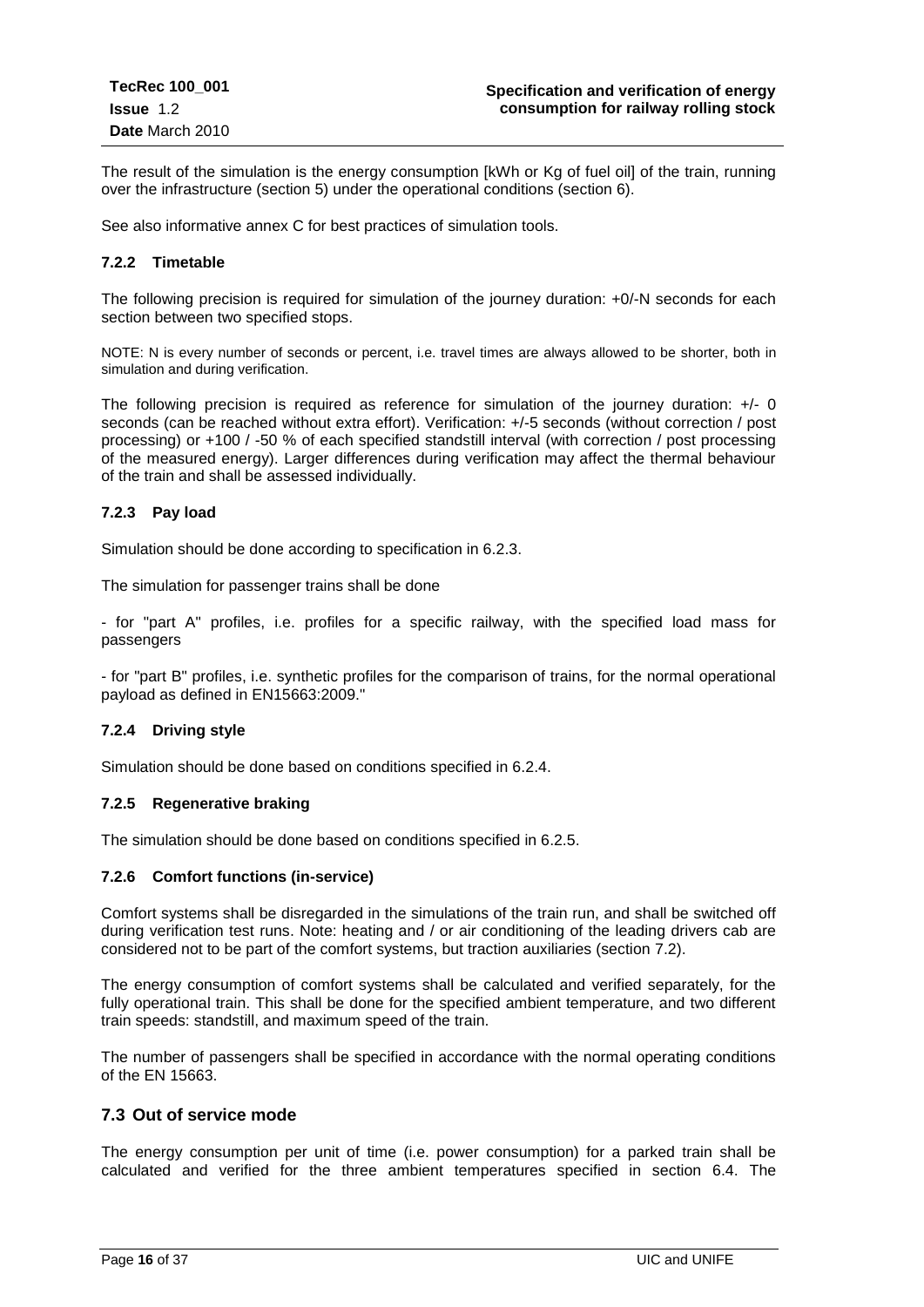parameters used to calculate energy consumptions for parked trains are given in table A-5 of annex A.

For parked trains, prEN 13129-2 shall be applied (pending publication of the EN). Table a: Heating mode: see Table 1, Zone II, 0 degree C. (page 7) b: Cooling mode: see Table 2, Zone II, 28 degrees Celsius. (page 7) shall be used for the definition of environmental conditions. Verification shall be done for the power consumption, for the train in a thermally stable situation. The out of service mode covers essentially three levels of parked trains:

#### <span id="page-16-0"></span>**7.3.1 Pre-heating and pre-cooling**

The simulation should be done based on conditions specified in 6.3.2. For a standard simulation (annex B) over 24 hours a value of 30 minutes shall be applied for all train types except suburban trains which shall use 1 hour (2 x 30 minutes) due to the two periods of peak/rush hours.

#### <span id="page-16-1"></span>**7.3.2 Cleaning of trains**

The simulation should be done based on conditions specified in 6.3.3. For a standard simulation (annex B) over 24 hours a value of 60 minutes shall be applied for all train types.

#### <span id="page-16-2"></span>**7.3.3 Parking of trains (hibernating)**

The simulation should be done based on conditions specified in 6.3.4. For a standard simulation (annex B) over 24 hours a value of 4 hours and 30 minutes shall be applied for all train types except suburban trains which shall use 4 hours straight.

#### <span id="page-16-3"></span>**7.4 Environmental (ambient) conditions**

Simulation should be done according to specification in 6.4.

#### <span id="page-16-4"></span>**7.5 Documentation**

The results of the calculations and simulations shall be documented in a report. The minimum requirements for the contents of the report are:

- Information about infrastructure and operational input data,
- Key data of the train: length, mass, number of driven and not driven axles, tractive effort versus speed diagram, maximum mechanical braking effort,
- Energy consumption [kWh or kg of fuel oil] of the traction equipment and auxiliaries, for the specified runs, separated into consumption during running and at standstill. Note that for DC railways, two values for the running phase shall be given (fully receptive and non-receptive power supply network during braking, see also section 6.2.5).
- Information about the use of on-board energy storage systems, energy management or other energy efficiency technologies,
- $-$  Power needs [kW or kg of fuel oil/ h] of the parked train defined in section 6.3.2 to 6.3.4,
- For preparation of the tests: profile of speed versus distance, and tractive / braking effort versus distance for the simulated driving style,
- In order to reach plausible results: separation of the cumulated energy into parts for potential energy (height difference), running resistance, mechanical brakes, traction chain losses plus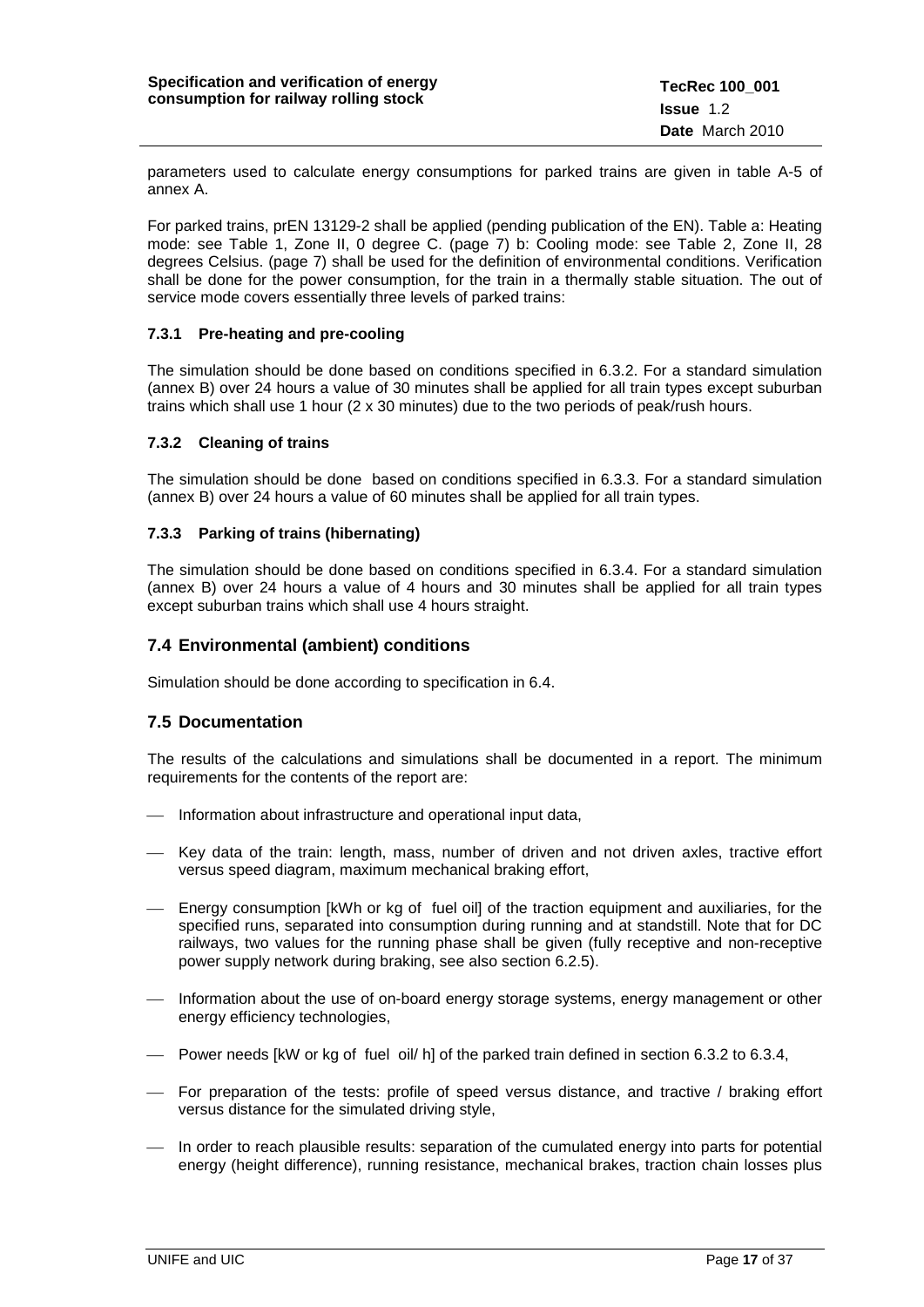auxiliaries, and braking resistor. Any onboard energy storage device should have the same energy content before and after the test.

## <span id="page-17-0"></span>**8 Verification**

The following sections only contain specific conditions which shall be considered during preparation and performance of the tests. All conditions already specified in the sections above apply as well, and are not repeated hereafter.

#### <span id="page-17-1"></span>**8.1 Infrastructure conditions**

If the train run is specified for a real, existing railway line, this line shall be taken for the test. Infrastructure conditions must be identical to the specification (section 5).

If the infrastructure has been changed between the simulation and the tests (e.g. between the bid phase and commissioning phase), and if this results in more restrictive conditions for the train run (e.g. lower permitted speed), the simulations shall be repeated prior to the tests, in order not to punish the train design for changes in infrastructure. If the conditions are less restrictive, the original profile shall be followed.

If the train run is specified for a typical standard profile (normative annex B) tests shall be done on an infrastructure which has similar characteristics to as wide extent as possible, possibly by postcalculation if necessary. The simulations shall be repeated with the same simulation model for the train, but with the infrastructure used for the tests. Comparisons between simulation and measurement shall then be done on the basis of same infrastructure characteristics.

#### <span id="page-17-2"></span>**8.2 Operational conditions**

The operational conditions are defined in sections 6.2 to 6.4, together with those for simulation 7.2 to 7.5.

#### <span id="page-17-3"></span>**8.3 Environmental conditions**

The environmental conditions are also defined in section 6.4, together with those for simulation.

The following differences are allowed without further need for post processing of the results:

Ambient temperature: +/- 5 degrees Celsius (for running, traction and auxiliary losses)

Ambient temperature: +/-1 degrees Celsius (for comfort systems)

#### <span id="page-17-4"></span>**8.4 Measurement equipment**

For electric trains, the energy consumption shall be measured with equipment (transducers, recorders) which is independent from the equipment of the train. Exception: the same voltage sensor as mounted on the train can be used, if it fulfils the accuracy requirements as defined below.

The accuracy of the whole measurement chain shall follow EN 50463.

Measurement options for diesel trains: diesel fuel oil flow meters or measurement of tanked fuel over the necessary number of test runs in order to achieve the accuracy. Measurements shall result in a total accuracy of within  $+/-2\%$  of fuel oil consumed.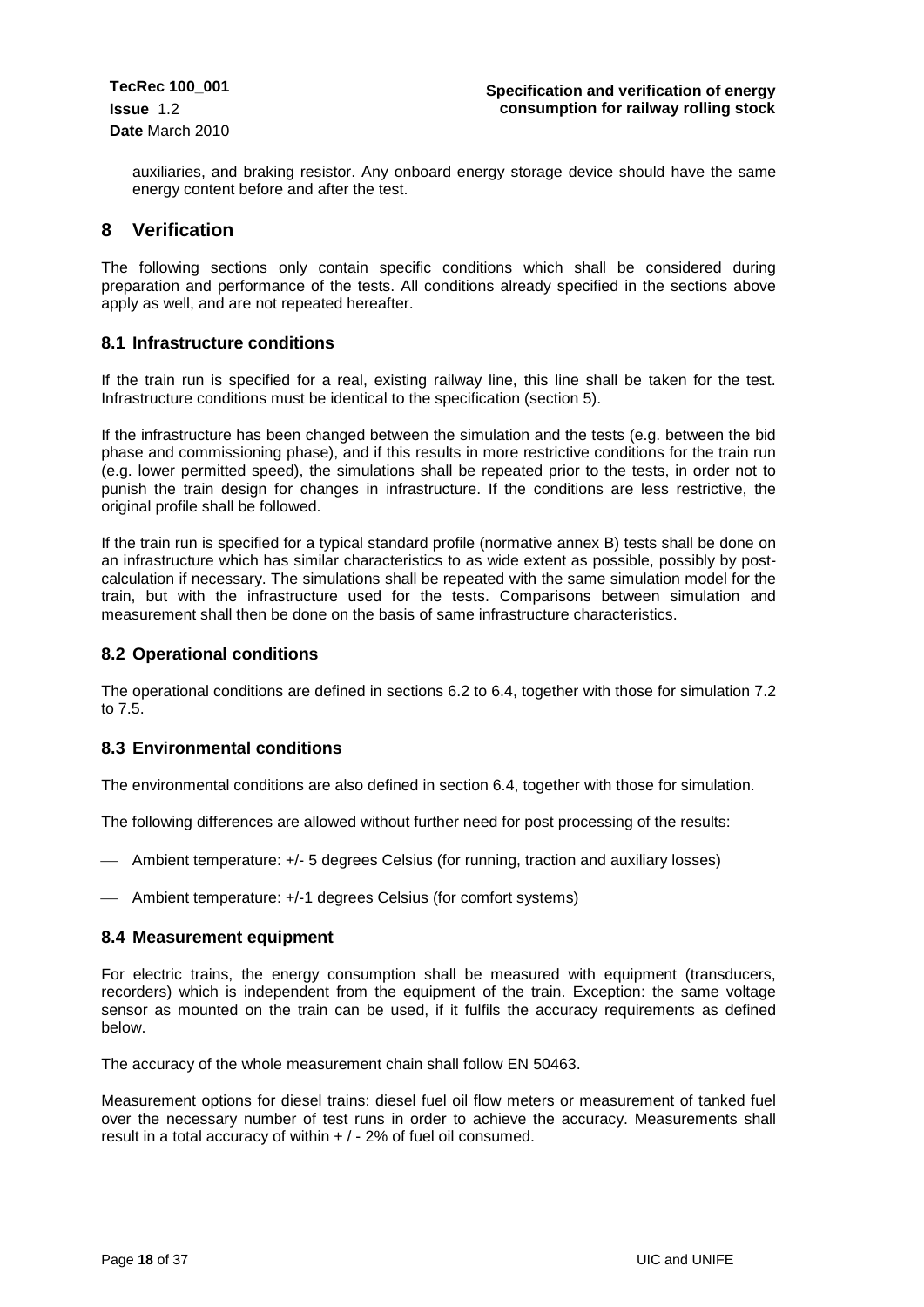#### <span id="page-18-0"></span>**8.5 Performance of tests**

In addition to all requirements specified above (sections 5, 6, 7, 8.1 to 8.5), the test shall be performed according to the following rules:

- $\overline{\phantom{a}}$  A test plan has to be defined prior to the tests. This plan especially contains:
	- The infrastructure conditions for the specific test,
	- The speed profiles versus distance, and a description on how to instruct the driver to follow these profiles,
- The train shall be in fully operational condition (e.g. no degraded modes in traction or auxiliaries) and in a controlled software status, with all parameters which are relevant for energy consumption being identical to those for later normal operation,
- The train shall have the same load as for the simulations,
- The operation of the train by the train driver shall be done in the same way as during scheduled operation later. Especially the blending between electric and mechanic brakes must correspond to this principle,
- The test shall be carried out three times in each direction, without significant disturbance of the specified speed versus distance profile (e.g. by red or warning signals),
- The travel times specified in the timetable must be strictly followed, with the precision as defined in section 7.2.2. Shorter travel times as specified are not restricted,
- Comfort systems are switched off during the verification test runs, and tested separately. Such tests can be done during other test runs under suitable conditions, or in specialised facilities like climatic chambers,
- Measurements with the parked train (including traction auxiliaries as far as relevant) shall be performed separately as well, under similar conditions like for the comfort systems.

#### <span id="page-18-1"></span>**8.6 Documentation**

The results of the verification measurements shall be documented in a report. The minimum requirements for the contents of the report are:

- Key information about the train: vehicle number(s), software configurations. Mass of the train during the tests,
- Key information about infrastructure and operational input data where applicable,
- Description of the measurement equipment used,
- Energy measured for "in service" and "out of service" phases. Power consumption of comfort systems and for the parked train. For the train runs, consumed and fed back energy shall be given separately,
- For the test runs: speed and tractive / braking effort versus distance,
- Ambient and weather conditions during the tests,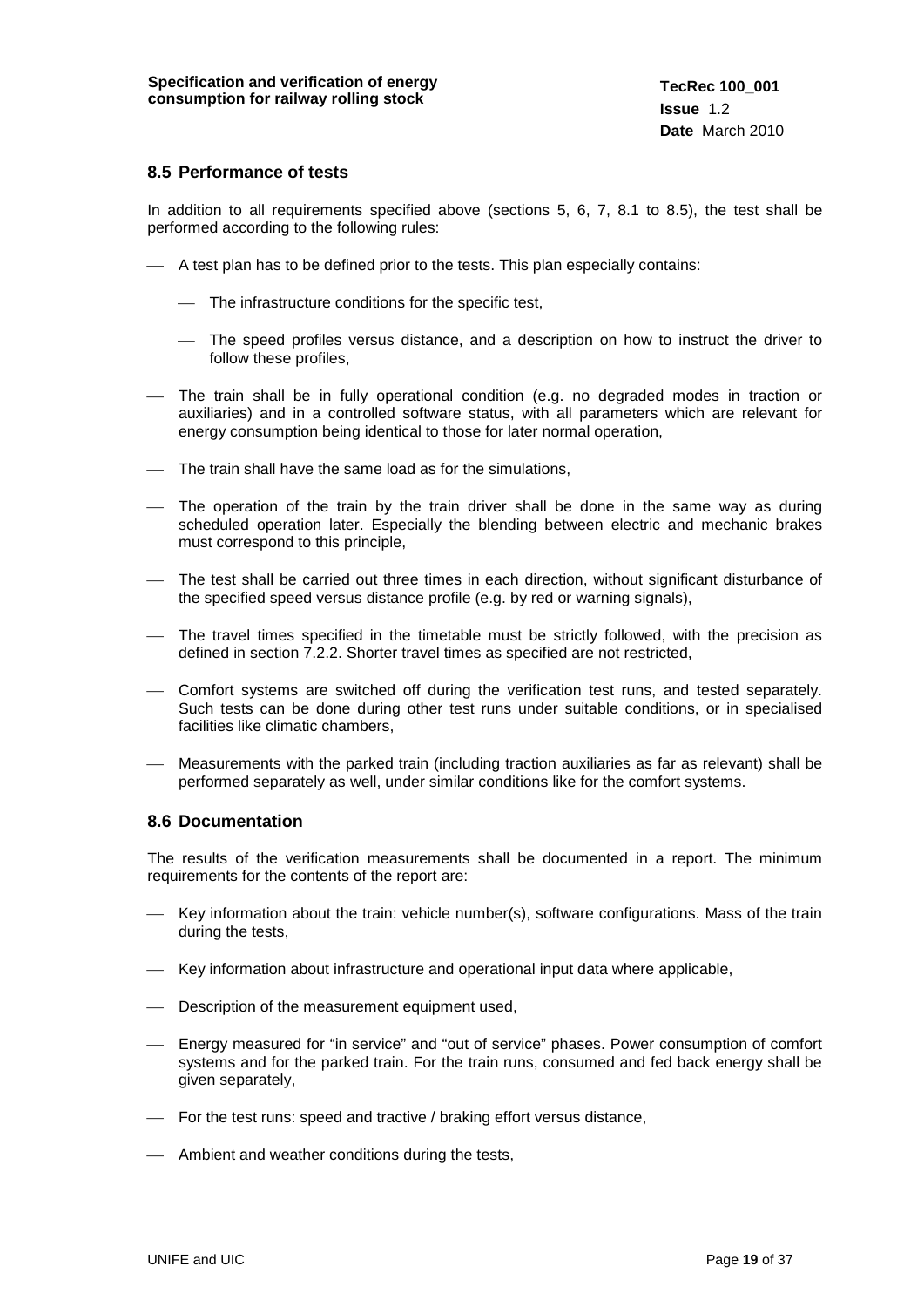Any observations during the tests which might have an effect on the interpretation of the test results.

## <span id="page-19-0"></span>**9 Post processing**

#### <span id="page-19-1"></span>**9.1 General**

Ideally, no post processing of measured or simulated data is necessary. In this case, a final report, containing the comparison between simulation and measurement is issued, and the process is closed.

However, it might be difficult to fully control all conditions during tests in the real railway system, under the influence of other operations and weather conditions. Therefore, some post processing of the measurements, with or without repetition of simulations, can be tolerated, for the cases specified in the following sections.

#### <span id="page-19-2"></span>**9.2 Train data**

For multiple units (passenger trains), no post processing due to deviations in train data (e.g. mass, running resistance, losses) is allowed. Differences in energy consumption, which originate from such deviations, clearly show a difference in design of the train, and will lead to a corresponding difference in energy consumption over the lifetime of the train.

For locomotives, deviations in the characteristics of the hauled train can be tolerated to some extent. This concerns mass and / or running resistance of the train. Post processing shall be tolerated for deviations up to +/-5 % of the mass or +/- 15% of running resistance of the train. In this case, the simulation shall be repeated with the modified characteristics of the train. The documentation shall give evidence that the model for the locomotive is completely unchanged for the repeated simulations.

## <span id="page-19-3"></span>**9.3 Time and driving style**

No post processing for deviations in travel times are allowed, except for extraordinary standstill times in freight services. The test shall be planned and carried out in a way that the tolerances specified in section 7.1.2 can be met. The reason for this is that the dependency between travel time and energy consumption is strongly non-linear, and very sensitive to some parameters such as use of braking system.

Standstill times can be corrected within the limits specified in section 7.2.2 without further detailed analysis. Larger corrections can be tolerated, if an analysis shows that the train is still in sufficiently steady state thermal conditions during the next running phase.

## <span id="page-19-4"></span>**9.4 Environmental conditions**

Post processing of results with respect to the ambient temperature outside of the range defined in section 8.3 shall be done by means of repetition of the simulations. In this case, the same temperature as during the tests is applied, with all other conditions unchanged. The documentation shall give evidence that the model for the train is completely unchanged for the repeated simulations. This post processing shall allow the tests to be performed during nearly any time of the year without delaying a project just for the reason of these tests.

Post processing for other environmental (wind, rail conditions) is not foreseen. Tests have to be planned and performed under conditions which are sufficiently identical to the specification.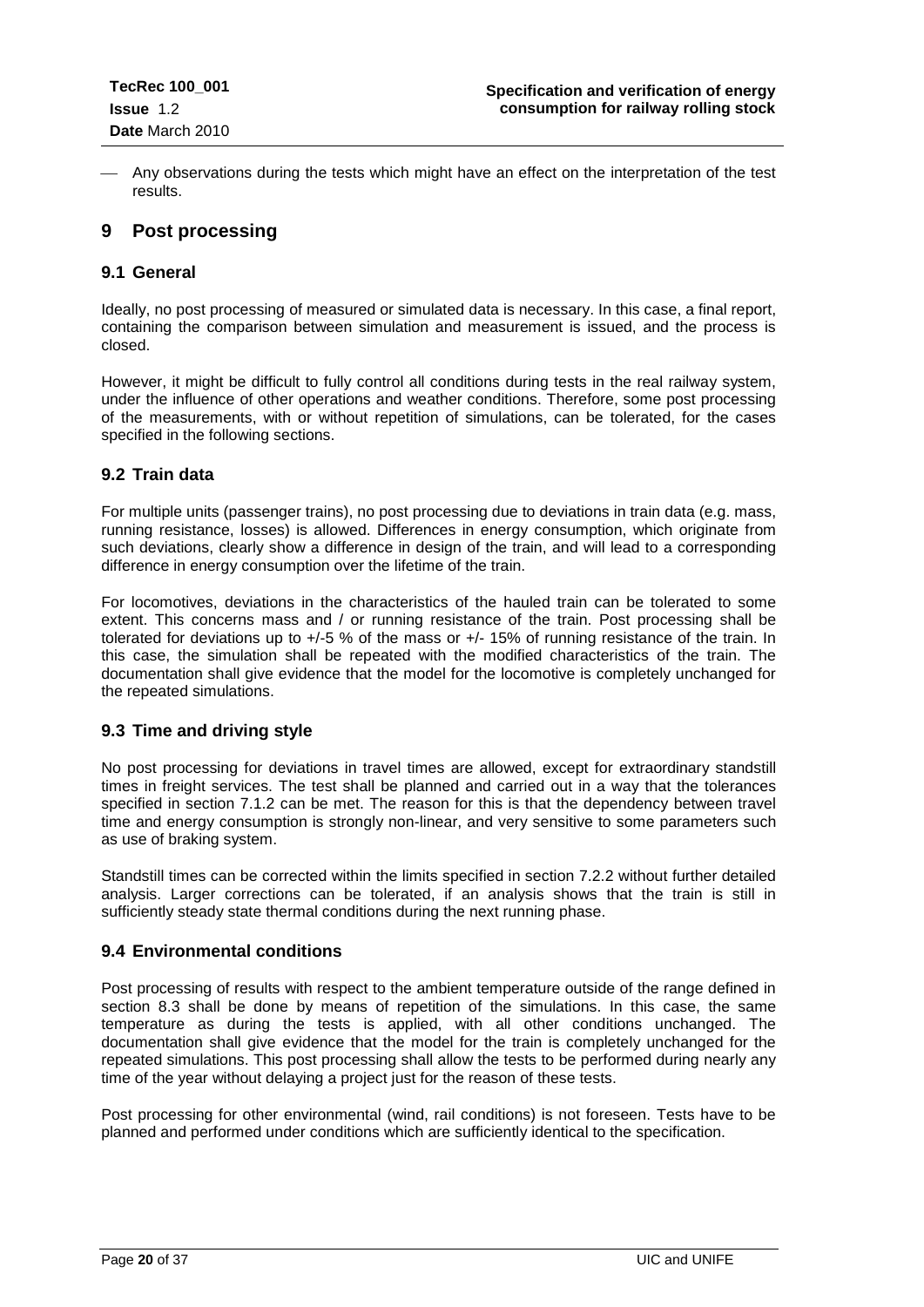#### <span id="page-20-0"></span>**9.5 Electric network characteristics**

For both AC and DC networks, a correction due to a different mean value of the line voltage during the tests can be performed. In this case, the simulation shall be repeated with the identical model for the train, but the line voltage according to the values during the test. This voltage depends on the location and / or power of the train. The documentation shall give evidence that the model correctly represents changes in line voltage, but is completely unchanged otherwise for the repeated simulations.

For DC networks, the receptiveness of the network for regenerated energy can vary significantly. The tests shall be planned in such a way that full regenerative braking is applied. Differences during the tests would be seen from a higher line voltage than assumed for simulation, leading to a blending between regenerative and rheostatic brake. Such a situation may be different from location to location (distance from substation, energy consumed by other traffic).

<span id="page-20-1"></span>Post processing of the measured data (correction by comparison of corresponding simulations) or the additional measurement of energy consumed by the braking resistor (during the test runs) can serve to prove that the tested train corresponds to the specification. Evidence shall be given that the post processing and / or comparison are correctly done. Note that for the simulation the energy values for operation under both fully receptive and non-receptive network shall be computed (section 6.2.5).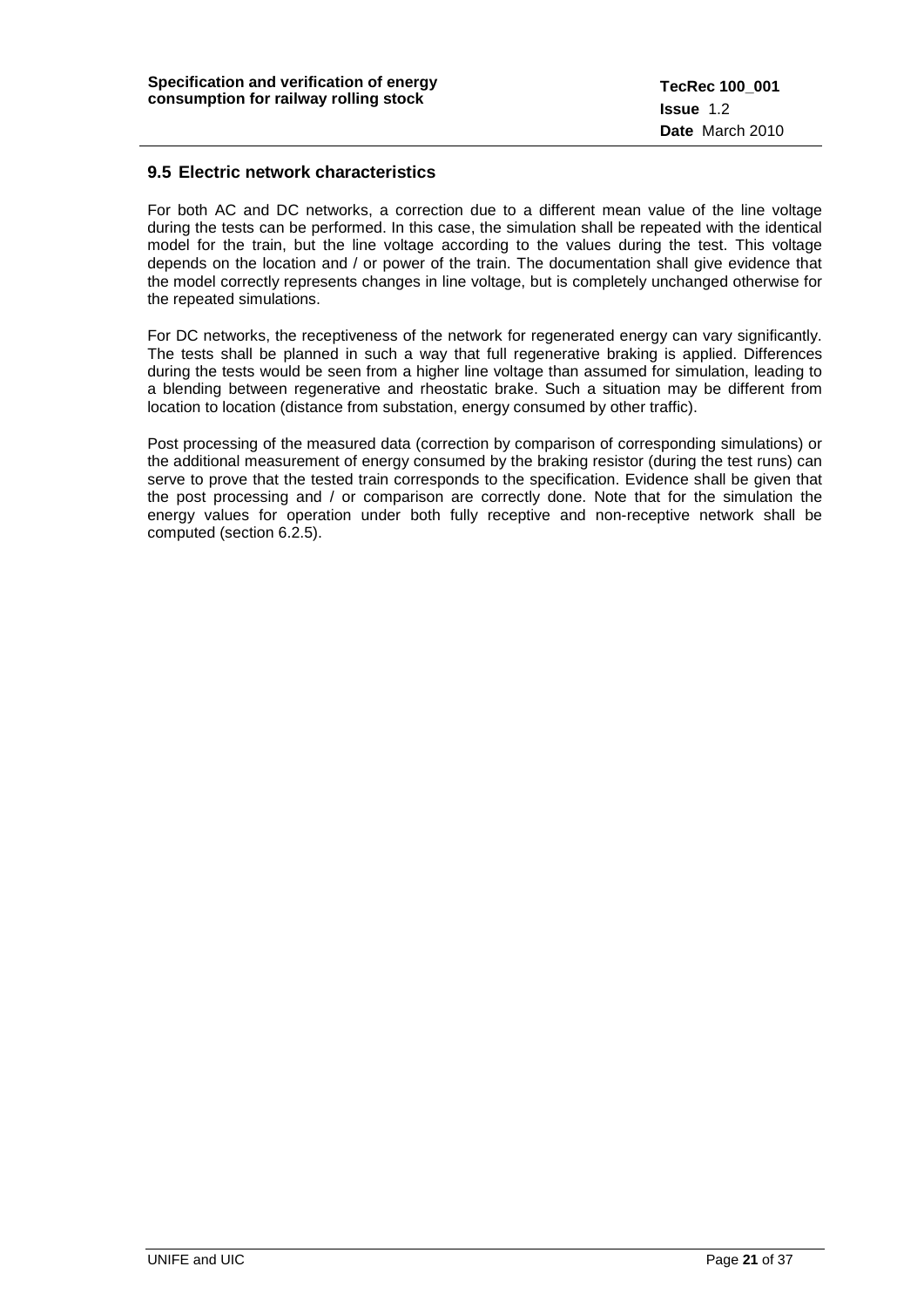## **Annex A**

(normative)

## **Definition of standard parameters**

This Annex A identifies and defines all necessary parameters referred to in the main text of this Technical Recommendation. The parameters are describing railway operation and rolling stock and they are divided into the following clusters and presented with definitions and measurement units in the tables below:

- Table A-1 Infrastructure characteristics (I)
- Table A-2 Electric supply system characteristics (E)
- Table A-3 In service operation mode (S)
- Table A-4 Parked train service mode (P)
- Table A-5 Ambient conditions with seasonal changes (A)

Each parameter belongs to one category of either "required" or "optional". In order to comply with this Technical Recommendation all parameters labelled "required" shall be applied and specified. Parameters labelled "optional" may be applied and specified upon decision by the user of this Technical Recommendation.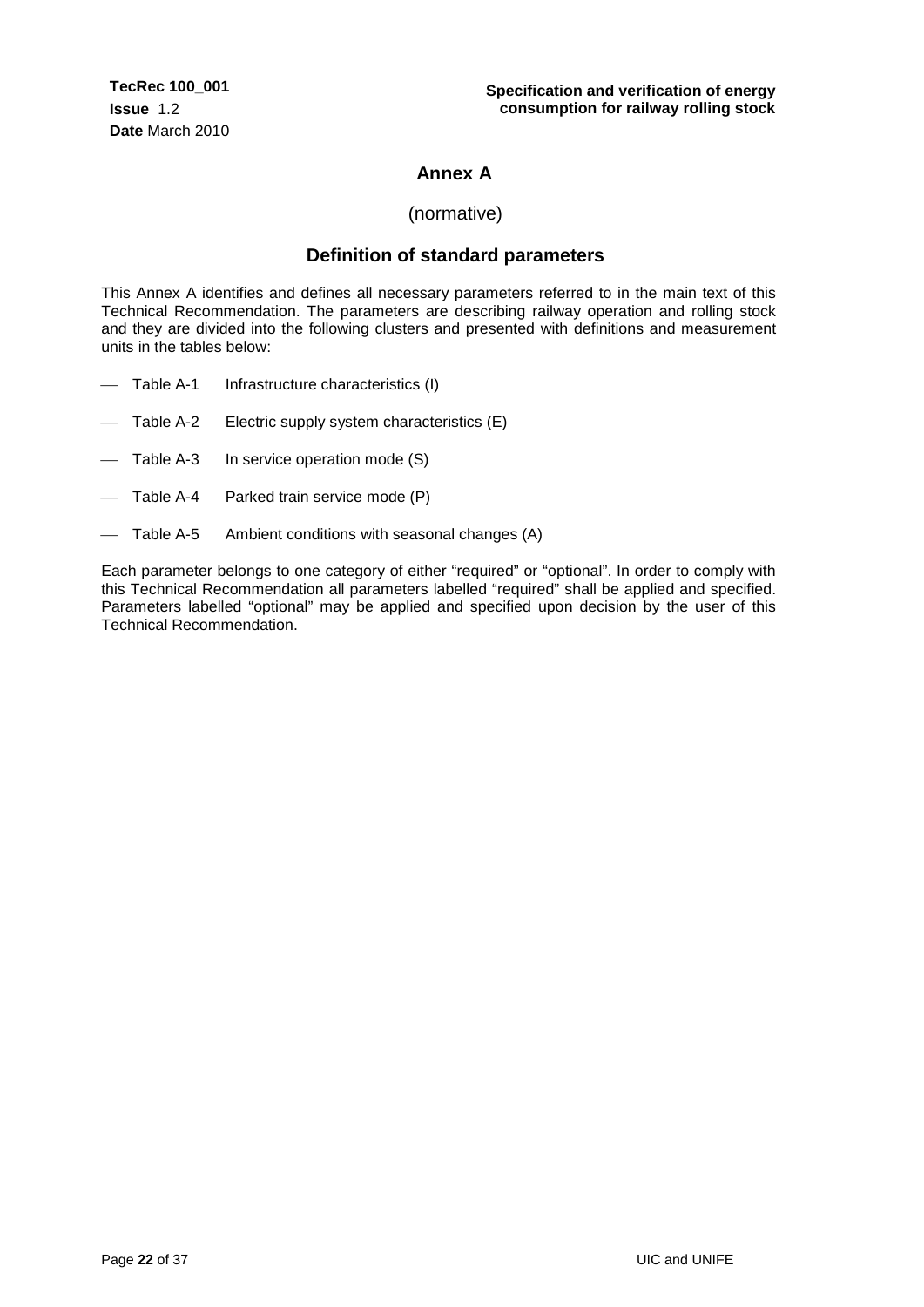| ID  | <b>Parameter</b>                    | <b>Definition</b>                                                                                                      |                | Category |  |  |  |  |
|-----|-------------------------------------|------------------------------------------------------------------------------------------------------------------------|----------------|----------|--|--|--|--|
|     | I - Infrastructure characteristics  |                                                                                                                        |                |          |  |  |  |  |
| 101 | Route length                        | Total distance of selected route or<br>reference track from selected origin station<br>to selected destination station | km             | required |  |  |  |  |
| 102 | Altitude profile (height)           | The total height profile in meters above sea<br>level along the selected route or reference<br>track                   | m              | required |  |  |  |  |
| 103 | Altitude profile (gradient)         | The gradient profile (slope) along the<br>selected route or reference track                                            | O/OO           | required |  |  |  |  |
| 104 | Track speed profile                 | The maximum speed profile at every<br>location along the selected route or<br>reference track                          | km/h           | required |  |  |  |  |
| 105 | Curve radius                        | The exact locations and radii of all curves<br>along the selected route or reference track                             | m              | required |  |  |  |  |
| 106 | Tunnel profile (length)             | The exact locations and lengths of all<br>tunnels along the selected route or<br>reference track                       | km             | required |  |  |  |  |
| 107 | Tunnel profile (cross section area) | The exact locations and cross section<br>areas of all tunnels along the selected route<br>or reference track           | m <sub>2</sub> | required |  |  |  |  |

#### **Table A.1 — Infrastructure characteristics (I)**

### **Table A.2 — Electric supply system characteristics (E)**

| ID   | <b>Parameter</b><br><b>Definition</b>                                           |                                                                                                                                           | <b>Measurement unit</b> | Category |  |  |  |  |
|------|---------------------------------------------------------------------------------|-------------------------------------------------------------------------------------------------------------------------------------------|-------------------------|----------|--|--|--|--|
|      | E - Electric supply system characteristics (not applicable for diesel traction) |                                                                                                                                           |                         |          |  |  |  |  |
| E 01 | Nominal voltage                                                                 | Choice of the different standard<br>electrification systems (750 V DC, 1.5 kV)<br>DC, 3 kV DC, 15 kV AC, 1x25 kV AC,<br>2x25 kV AC)       | Volts                   | required |  |  |  |  |
| E 02 | Nominal frequency                                                               | Choice of the different standard<br>electrification systems (DC, 16.7 Hz, 50)<br>Hz)                                                      | Hz                      | required |  |  |  |  |
| E 03 | Mean voltage at pantograph                                                      | Mean voltage measured at pantograph<br>during operation of the train according to<br>existing standard measurement protocol<br>(EN 50163) | Volts                   | required |  |  |  |  |
| E 04 | Neutral sections                                                                | The exact locations and lenghts of all<br>neutral/phase separation sections along<br>the selected route or reference track                | m                       | required |  |  |  |  |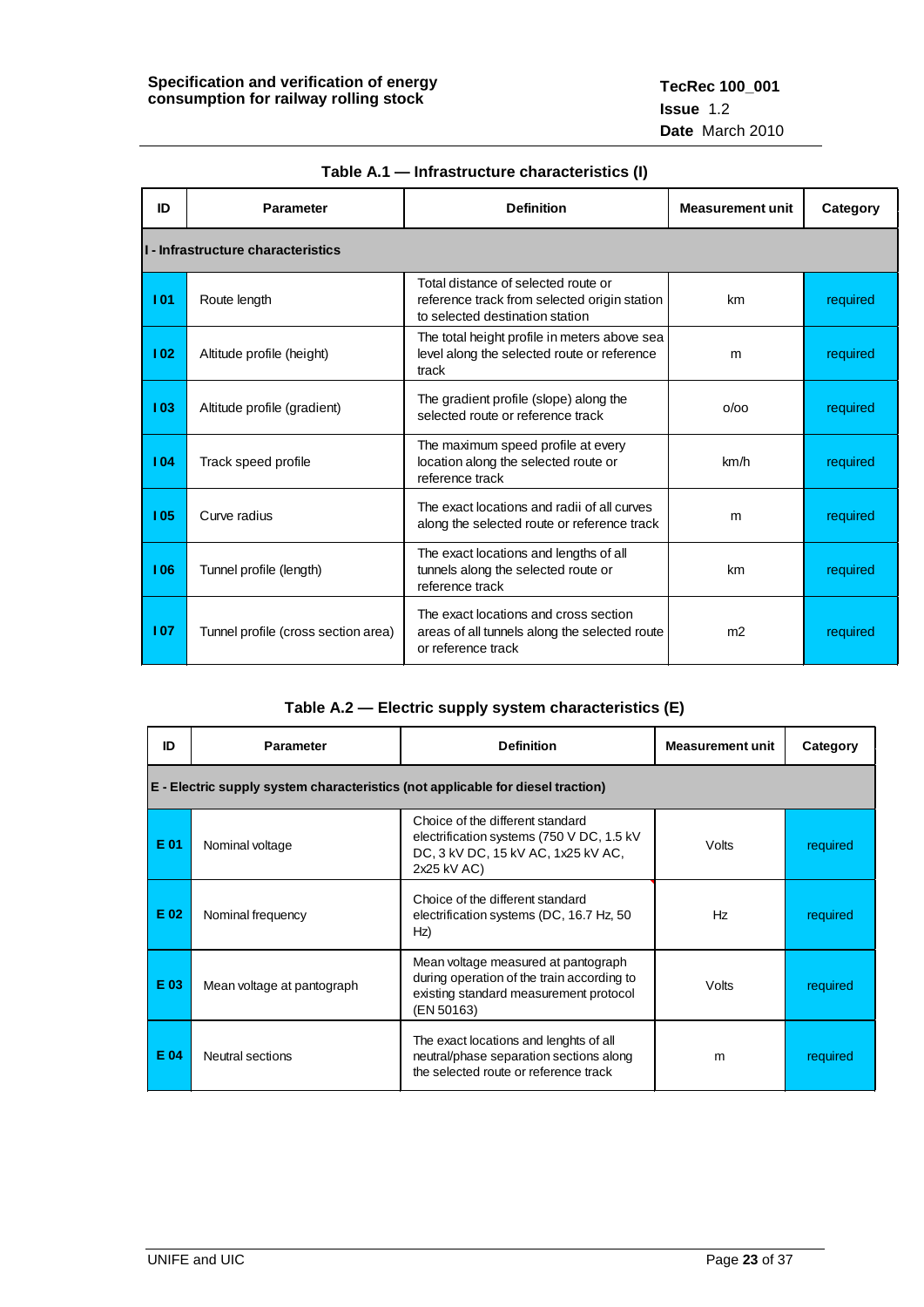| ID         | <b>Parameter</b>                                                                                                 | <b>Definition</b>                                                                                                                                                                                                          | <b>Measurement unit</b>                     | Category |
|------------|------------------------------------------------------------------------------------------------------------------|----------------------------------------------------------------------------------------------------------------------------------------------------------------------------------------------------------------------------|---------------------------------------------|----------|
|            | S - In-service operation mode                                                                                    |                                                                                                                                                                                                                            |                                             |          |
| S 01       | Stops/stations                                                                                                   | Number and exact location of stations with<br>planned stops (except departure and arrival<br>station)                                                                                                                      | Integer                                     | required |
| S 02       | Stand still time on the route                                                                                    | The total time elapsed for stopping time at<br>stations (wheels not in motion)                                                                                                                                             | hh:mm:ss                                    | required |
| S 03       | Journey duration                                                                                                 | Total time elapsed (from wheels rolling at<br>departure station to wheels stopped at<br>arrival station) e.g. from time table                                                                                              | hh:mm:ss                                    | required |
| <b>S04</b> | Load conditions in passenger<br>service (multiple units)                                                         | Total pay load of passengers e.g. average<br>or all seats occupied (total weight of<br>persons, average weight per person per<br>service type)                                                                             | tons                                        | required |
| S 05       | Load conditions in service<br>(locomotives)                                                                      | Total pay load (total weight hauled by<br>locomotive): weight of wagons in service<br>plus passengers according to S08                                                                                                     | tons                                        | required |
| S 06       | Passenger load conditions -<br>occupancy according to number of<br>seats (or standing capacity if<br>applicable) | Total passenger occupancy rate e.g.<br>average or all seats occupied                                                                                                                                                       | $\frac{0}{0}$                               | required |
| <b>S07</b> | Comfort function duration in-<br>service operation                                                               | Duration for the total package of comfort<br>functions in service operation: Heating,<br>ventilation, Aircondition, lighting,<br>entertainment and info panels (during<br>summer and winter) per 24 hours                  | hh:mm:ss                                    | required |
| S 08       | Comfort function profile for in-<br>service operation (load)                                                     | Cumulated load profile for the total<br>package of comfort functions in service<br>operation: Heating, ventilation,<br>Aircondition, lighting, entertainment and<br>info panels (during summer and winter) per<br>24 hours | % of nominal effect of<br>comfort functions | required |

## **Table A.3 — In service operation mode (S)**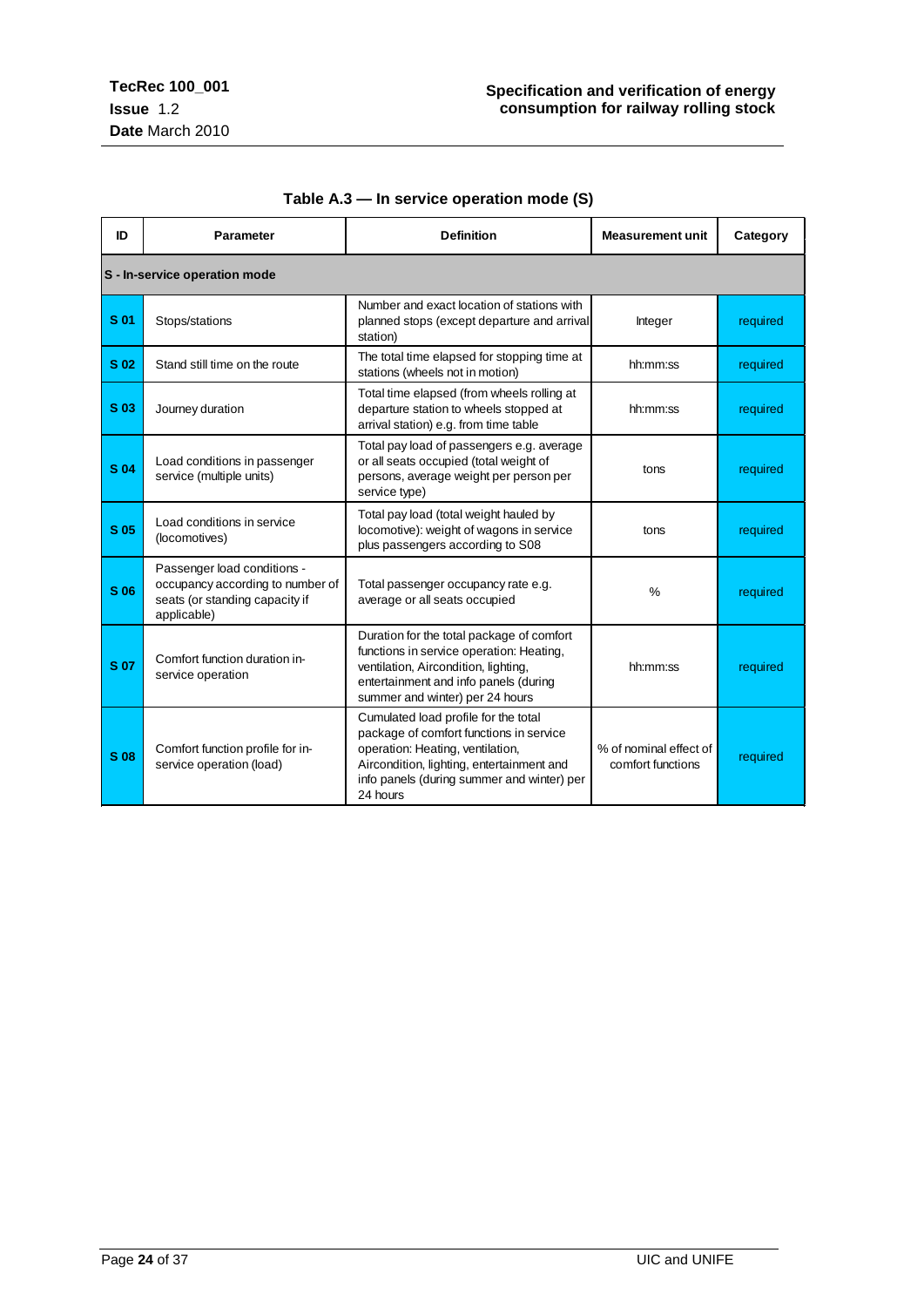| ID   | <b>Parameter</b>                             | <b>Definition</b>                                                                                                         |                                             | Category |
|------|----------------------------------------------|---------------------------------------------------------------------------------------------------------------------------|---------------------------------------------|----------|
|      | P - Out of service mode (parking)            |                                                                                                                           |                                             |          |
| P 01 | Pre-heating and pre-cooling<br>duration      | Total average duration of the pre-heating or<br>pre-cooling period before each "in service"<br>period begins per 24 hours | hh:mm:ss                                    | required |
| P 02 | Pre-heating and pre-cooling load<br>profile  | Load profile for pre-heating or pre-cooling<br>before each "in service" period                                            | % of nominal effect of<br>comfort functions | required |
| P 03 | Cleaning period duration                     | Total average duration of the "cleaning<br>mode" period per 24 hours                                                      | hh:mm:ss                                    | required |
| P 04 | Cleaning period load profile                 | Load profile for "cleaning mode" period                                                                                   | % of nominal effect of<br>comfort functions | required |
| P 05 | Parking period duration<br>(hibernating)     | Total average duration of the "parking"<br>mode" per 24 hours                                                             | hh:mm:ss                                    | required |
| P 06 | Parking period load profile<br>(hibernating) | Load profile for "parking mode" period                                                                                    | % of nominal effect of<br>comfort functions | required |

**Table A.4 — Parked train service mode (P)**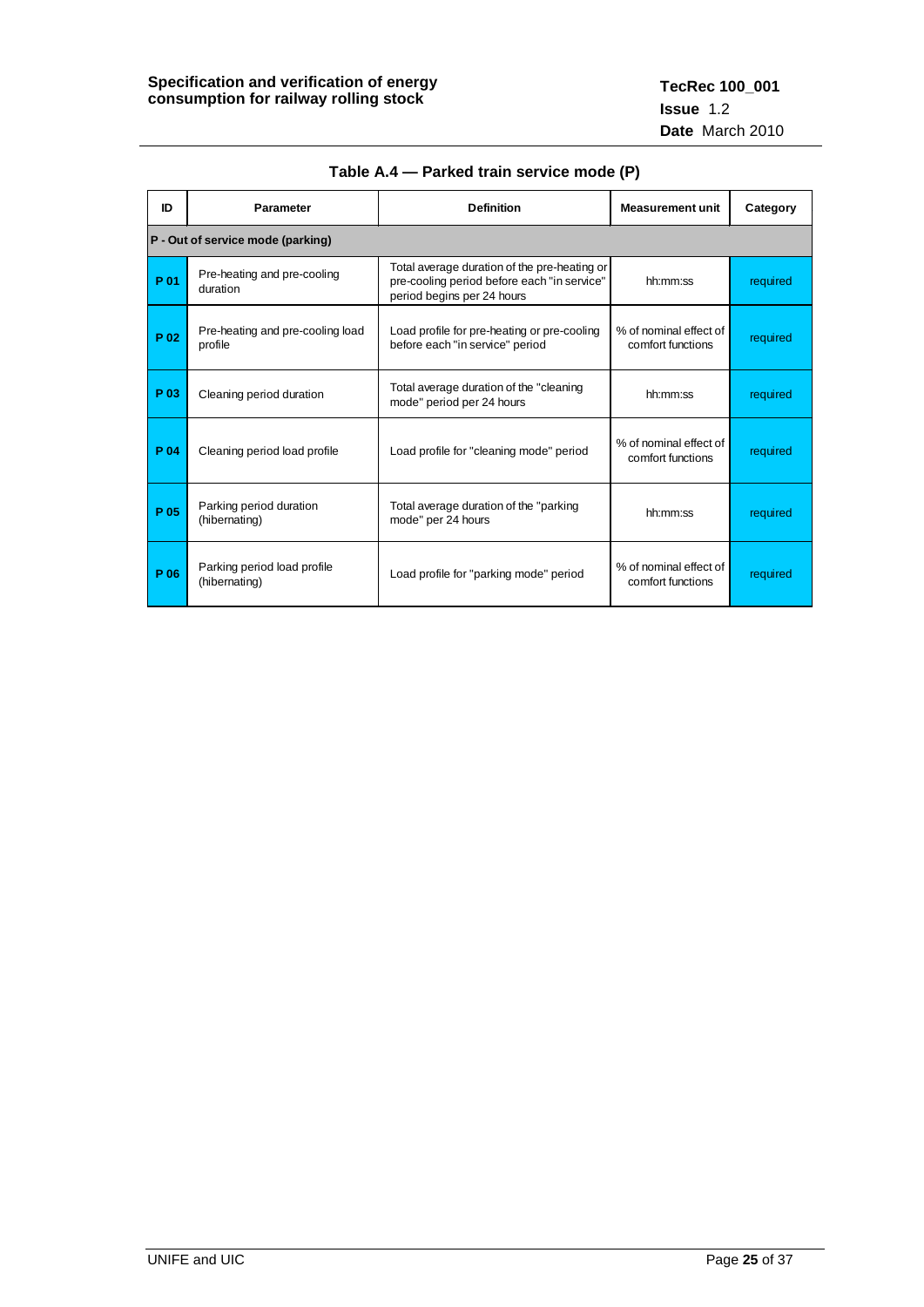<span id="page-25-0"></span>

| ID   | <b>Definition</b><br>Parameter                 |                                                                                                                           | <b>Measurement unit</b> | Category |
|------|------------------------------------------------|---------------------------------------------------------------------------------------------------------------------------|-------------------------|----------|
|      | P - Out of service mode (parking)              |                                                                                                                           |                         |          |
| P 01 | Pre-heating and pre-cooling<br>duration        | Total average duration of the pre-heating or<br>pre-cooling period before each "in service"<br>period begins per 24 hours | hh:mm:ss                | required |
|      | A - Ambient conditions (with seasonal changes) |                                                                                                                           |                         |          |
| A 01 | Temperature                                    | All year round average temperature                                                                                        | degrees Celcius         | required |
| A 02 | Humidity                                       | All year round average humidity                                                                                           | Relative humidity %     | required |
| A 03 | Sunlight                                       | Intensity of sunlight                                                                                                     | W/m2                    | required |
| A 04 | Head wind                                      | Average head wind conditions in service<br>operation                                                                      | m/s                     | required |
| A 05 | Ambient air pressure                           | International standard atmosphere                                                                                         | hPa                     | Optional |
| A06  | Minimum temperature (winter<br>conditions)     | Winter minimum temperature                                                                                                | degrees Celcius         | Optional |
| A 07 | Humidity at winter conditions                  | Winter mean humidity                                                                                                      | Relative humidity %     | Optional |
| A 08 | Maximum temperature (summer<br>conditions)     | Summer maximum temperature                                                                                                | degrees Celcius         | Optional |
| A 09 | Humidity at summer conditions                  | Summer mean humidity                                                                                                      | Relative humidity %     | Optional |

## **Table A.5 — Ambient conditions with seasonal changes (A)**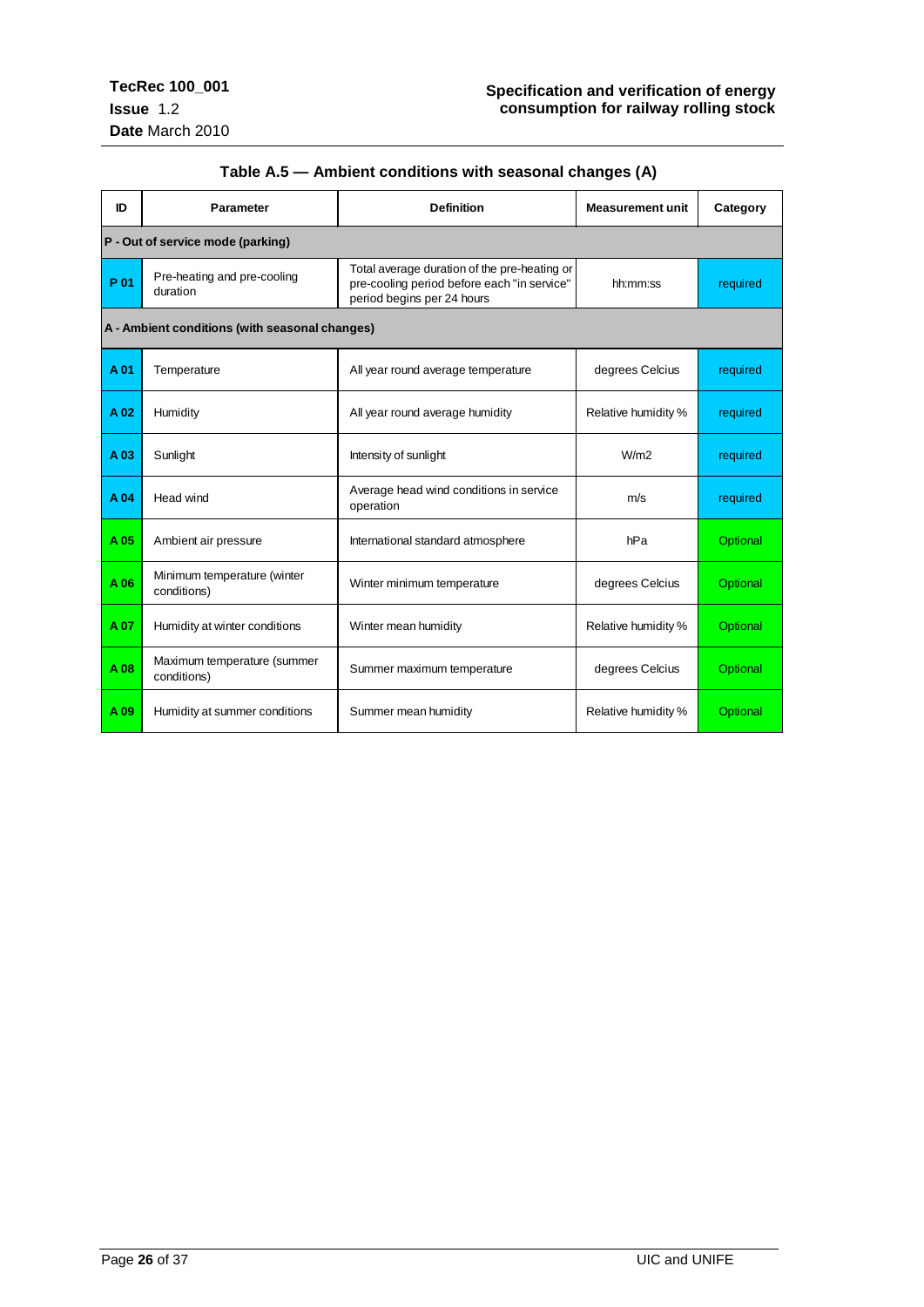## **Annex B**

#### (normative)

## **Definition of standard values for service profiles**

#### <span id="page-26-0"></span>**B.1 General remarks**

The standard service profiles defined in the following sections are intended for the comparison of the energy consumption of trains, e.g. between the products of different manufacturers, under standardised conditions. Each profile consists of an infrastructure description (distances, speed limit) and a timetable. If only the infrastructure data is used, trains can be compared in view of their operational performance and energy consumption at shortest possible travel time. A comparison under equal operational conditions requires also the compliance with the given timetable requirements.

The profiles are defined in such a way that average values (e.g. route length, number of stops) correspond with typical values from table A-1 in the best possible way. For environmental conditions the values from table A-5 are applicable.

The profiles and corresponding requirements are valid for a complete train. For passenger traffic, this will normally be EMUs or DMUs, or a defined set of passenger coaches together with a locomotive. Therefore the running resistance of the coaches is part of the overall characteristics of the train. For freight trains, which are normally hauled by a locomotive, the parameters of a standard reference freight train are specified. The timetable requirements are independent from the length or mass of the train.

## <span id="page-26-1"></span>**B.2 Suburban passenger traffic**

The profile contains 10 intermediate stops, with different spacing between the station and different speed limits along the line. For each stop, the standstill time is defined. Otherwise, only the departure time at the first and the arrival time at the last station are defined and have to be carefully respected. Standstill times before departure at the first and after arrival at the last station shall be included in the evaluation of energy consumption, but are outside of the overall required journey time. Time reserves can be shifted from one to another section, as widely practiced for suburban traffic.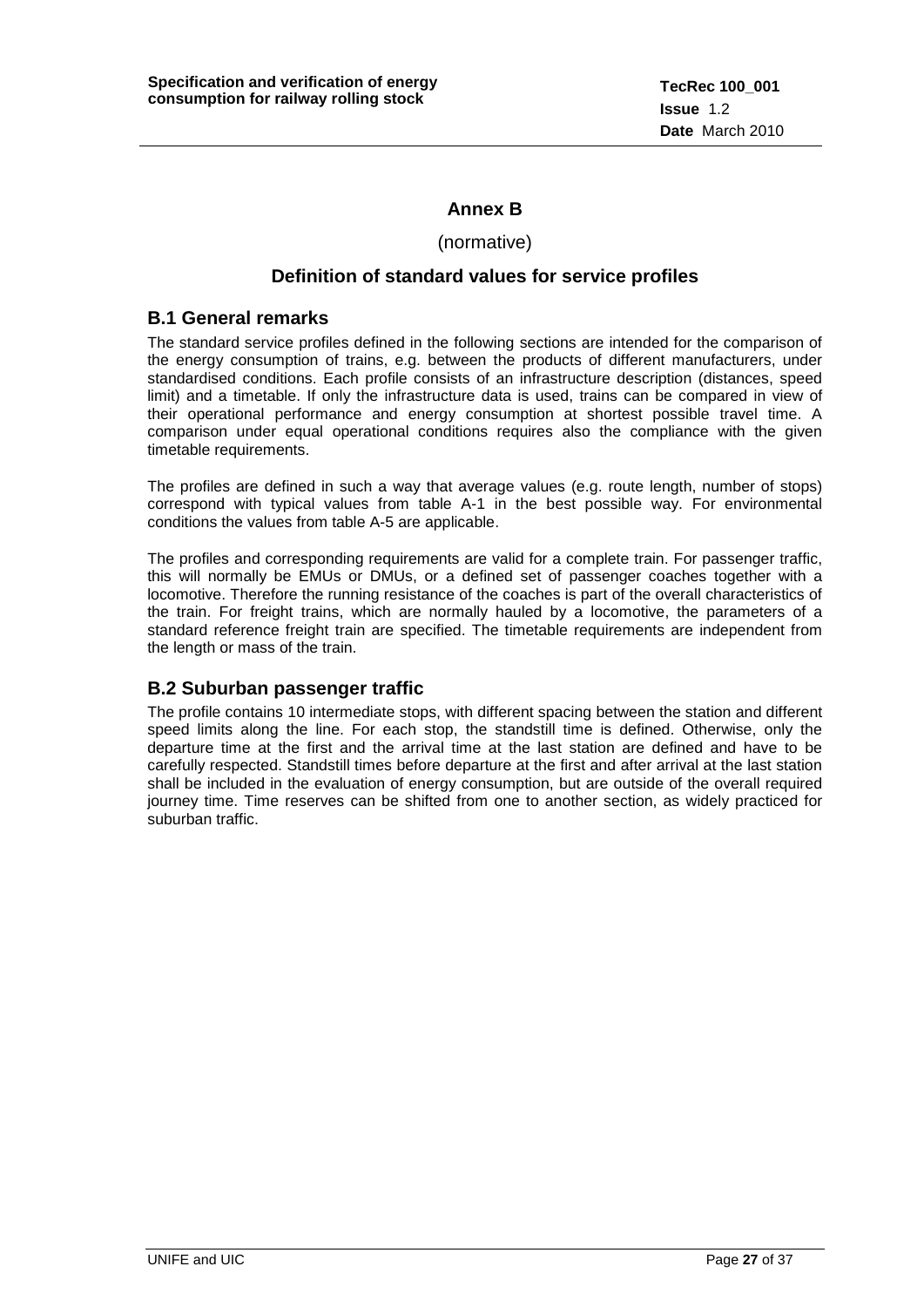

| Station          | Km     | Height         | Speed limit | Arrival | Stop | Departure |
|------------------|--------|----------------|-------------|---------|------|-----------|
| <b>Station A</b> | 0.000  | $\overline{O}$ | 40          |         | 1:00 | 0:00:00   |
|                  | 0.500  | $\overline{O}$ | 100         |         |      |           |
| <b>Station B</b> | 2.000  | $\mathbf 0$    | 100         |         | 1:00 |           |
| Station C        | 5.000  | $\overline{O}$ | 100         |         | 1:00 |           |
| Station D        | 7.000  | $\overline{O}$ | 110         |         | 1:00 |           |
| <b>Station E</b> | 10.000 | $\Omega$       | 110         |         | 1:00 |           |
| Station F        | 15.000 | $\overline{O}$ | 120         |         | 1:00 |           |
| <b>Station G</b> | 21.000 | 0              | 120         |         | 1:00 |           |
| <b>Station H</b> | 26.000 | $\overline{O}$ | 120         |         | 1:00 |           |
| Station I        | 29.000 | $\overline{O}$ | 120         |         | 1:00 |           |
| Station J        | 31.000 | $\overline{O}$ | 90          |         | 1:00 |           |
| Station K        | 38.000 | $\overline{O}$ | 80          |         | 1:00 |           |
|                  | 39.500 | $\overline{O}$ | 40          |         |      |           |
| Station L        | 40.000 | $\overline{O}$ |             | 0:40:00 | 1:00 |           |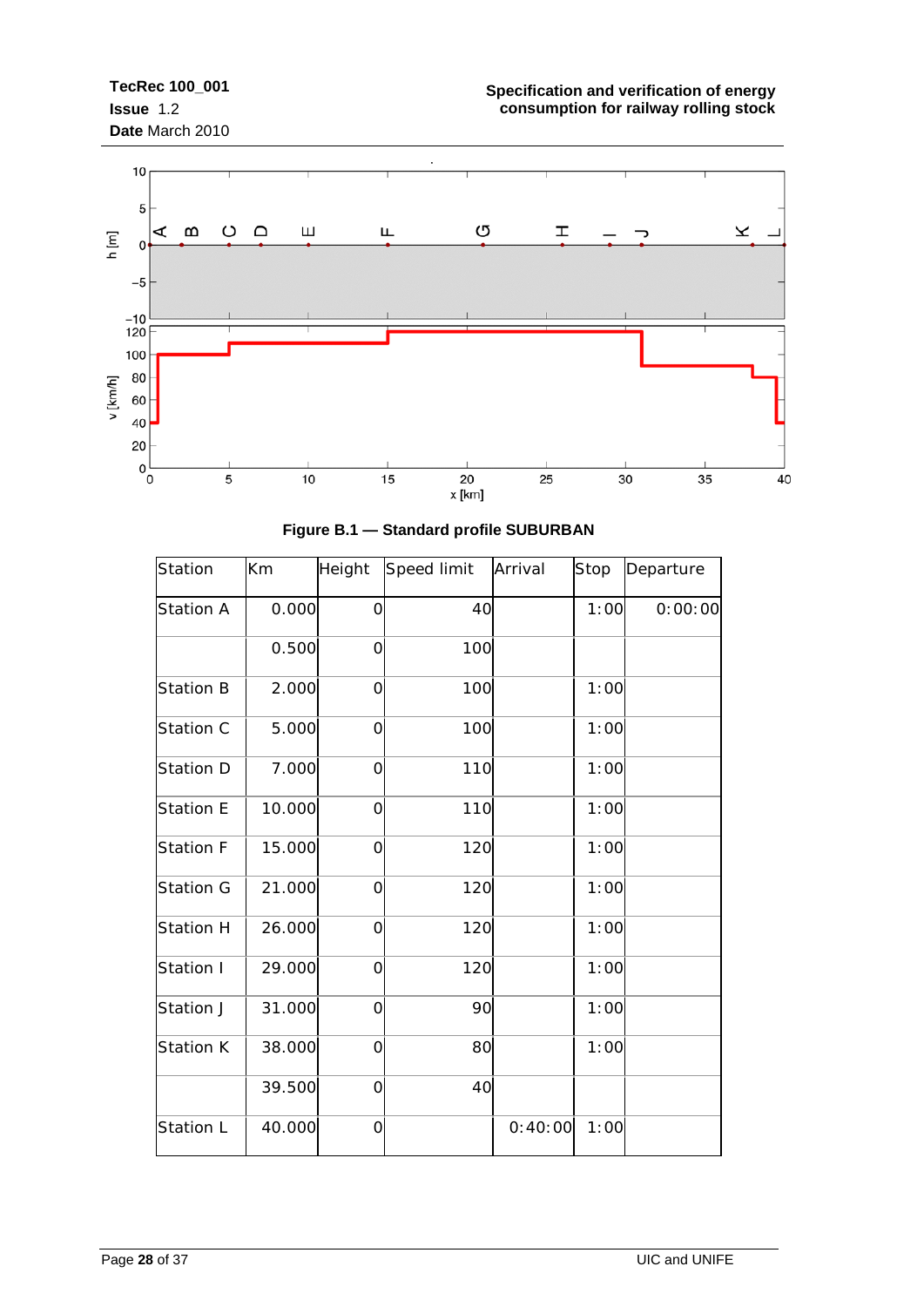## <span id="page-28-0"></span>**B.3 Regional passenger traffic**

The profile is defined in the same way as for suburban passenger traffic. The timetable requirements have to be interpreted in the same way as specified there.



| Station          | km     | Height      | Speed limit | Arrival | Stop | Departure |
|------------------|--------|-------------|-------------|---------|------|-----------|
| <b>Station A</b> | 0.000  | O           | 40          |         | 2:00 | 0:00:00   |
|                  | 0.500  | 0           | 80          |         |      |           |
| <b>Station B</b> | 2.000  | 0           | 100         |         | 1:00 |           |
| Station C        | 5.000  | O           | 110         |         | 1:00 |           |
| <b>Station D</b> | 10.000 | 0           | 110         |         | 1:00 |           |
| <b>Station E</b> | 18.000 | $\mathbf 0$ | 125         |         | 2:00 |           |
| <b>Station F</b> | 21.000 | 0           | 125         |         | 1:00 |           |
| <b>Station G</b> | 26.000 | $\Omega$    | 125         |         | 1:00 |           |
| <b>Station H</b> | 35.000 | 0           | 140         |         | 2:00 |           |
| Station I        | 38.000 | 0           | 140         |         | 1:00 |           |
| Station J        | 44.000 | 0           | 140         |         | 1:00 |           |
| Station K        | 54.000 | 0           | 130         |         | 2:00 |           |
| Station L        | 60.000 | O           | 130         |         | 1:00 |           |

**Figure B.2 — Standard profile REGIONAL**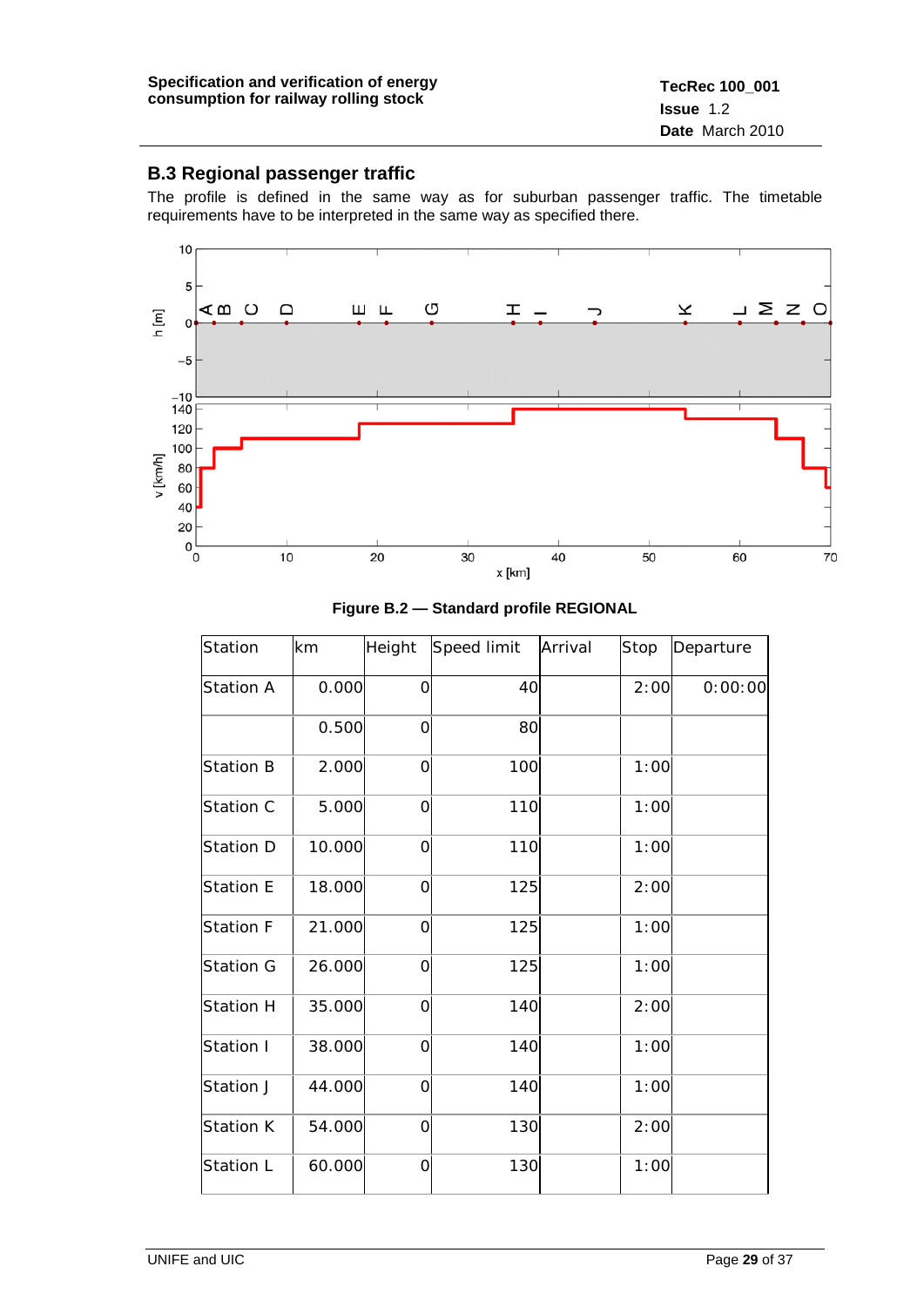| <b>Station M</b> | 64.000 | 110 |         | 1:00 |  |
|------------------|--------|-----|---------|------|--|
| <b>Station N</b> | 67.000 | 80  |         | 1:00 |  |
|                  | 69.500 | 60  |         |      |  |
| Station O        | 70.000 |     | 1:01:00 | 2:00 |  |

## <span id="page-29-0"></span>**B.4 Intercity passenger traffic**

The profile consists of 9 sections and 8 intermediate stops with different speed limits. On one section, a maximum speed of 200 km/h can be reached. A speed reduction and reacceleration to a higher speed occurs on some sections. The stopping time is longer for some stations than for others.

The timetable requires the journey time to be hold not only for the total profile, but also for each individual section between two stations. The available journey time between the stations is shown in the last column of the timetable. Therefore, time reserves are not allowed to be shifted from one section to another, according to the normal practice in long distance traffic where connections with other trains have to be guaranteed.



| lStation         | lkm    | Height | Speed limit | Arrival | Stop | Departure | Travel |
|------------------|--------|--------|-------------|---------|------|-----------|--------|
| Station A        | 0.000  |        | 40          |         | 3:00 | 0:00:00   |        |
|                  | 1.000  |        | 80          |         |      |           |        |
|                  | 3.000  |        | 120         |         |      |           |        |
| <b>Station B</b> | 15.000 |        | 120         | 0:11:00 | 2:00 | 0:13:00   | 11:00  |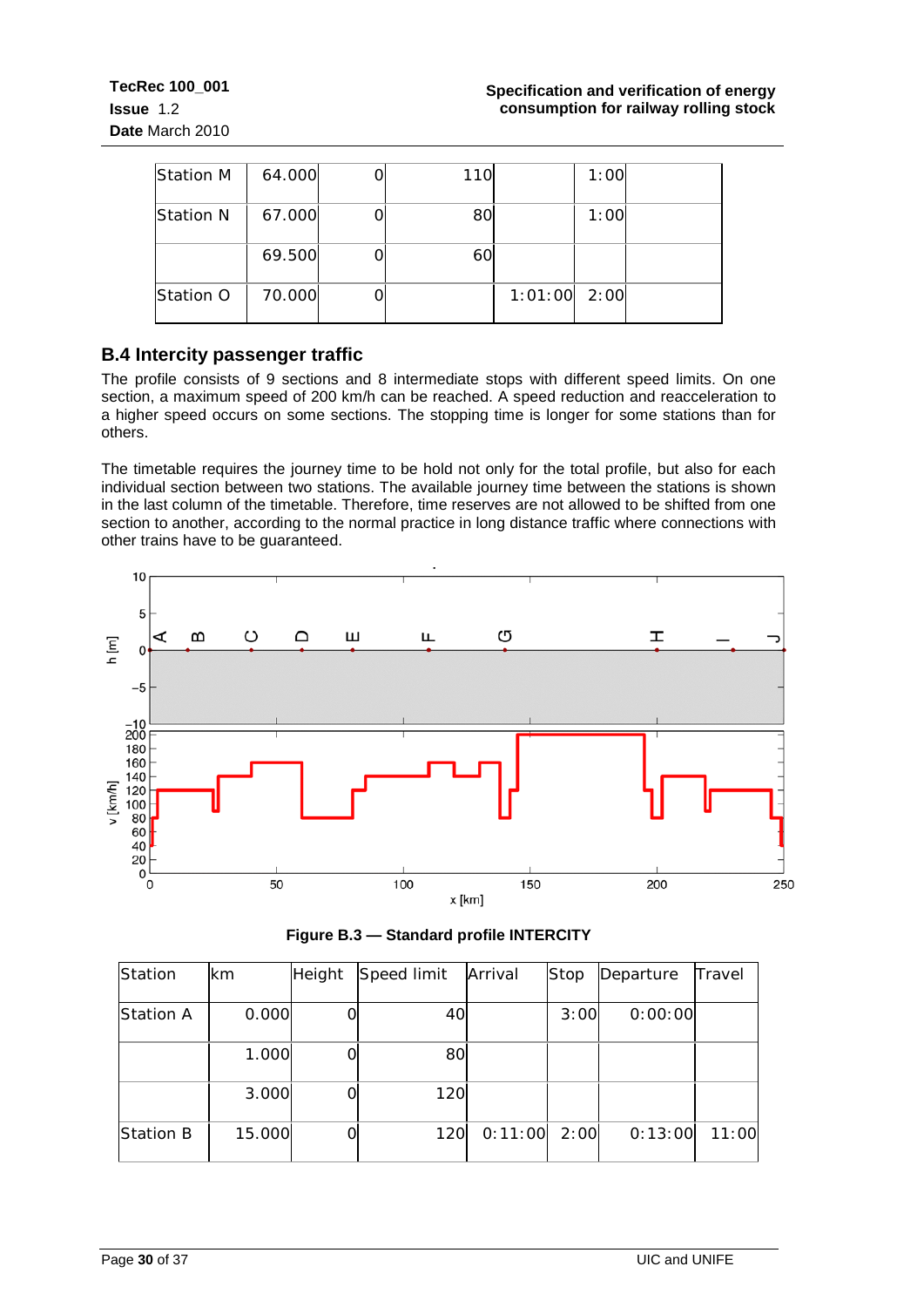|                  | 25.000  | $\overline{O}$ | 90  |         |      |         |       |
|------------------|---------|----------------|-----|---------|------|---------|-------|
|                  | 27.000  | $\mathbf 0$    | 140 |         |      |         |       |
| Station C        | 40.000  | $\mathbf 0$    | 160 | 0:28:00 | 2:00 | 0:30:00 | 15:00 |
| Station D        | 60.000  | $\mathbf 0$    | 80  | 0:40:00 | 2:00 | 0:42:00 | 10:00 |
| Station E        | 80.000  | $\mathbf 0$    | 120 | 0:59:00 | 3:00 | 1:02:00 | 17:00 |
|                  | 85.000  | $\overline{O}$ | 140 |         |      |         |       |
| Station F        | 110.000 | $\overline{O}$ | 160 | 1:18:00 | 2:00 | 1:20:00 | 16:00 |
|                  | 120.000 | $\mathbf 0$    | 140 |         |      |         |       |
|                  | 130.000 | $\mathbf 0$    | 160 |         |      |         |       |
|                  | 138.000 | $\mathbf 0$    | 80  |         |      |         |       |
| Station G        | 140.000 | $\mathbf 0$    | 80  | 1:36:00 | 3:00 | 1:39:00 | 16:00 |
|                  | 142.000 | $\mathbf 0$    | 120 |         |      |         |       |
|                  | 145.000 | $\overline{O}$ | 200 |         |      |         |       |
|                  | 195.000 | $\overline{O}$ | 120 |         |      |         |       |
|                  | 198.000 | $\mathbf 0$    | 80  |         |      |         |       |
| <b>Station H</b> | 200.000 | $\mathbf 0$    | 80  | 2:04:00 | 2:00 | 2:06:00 | 25:00 |
|                  | 202.000 | $\overline{O}$ | 140 |         |      |         |       |
|                  | 219.000 | $\overline{O}$ | 90  |         |      |         |       |
|                  | 221.000 | $\mathbf 0$    | 120 |         |      |         |       |
| Station I        | 230.000 | $\mathbf 0$    | 120 | 2:23:00 | 2:00 | 2:25:00 | 17:00 |
|                  | 245.000 | $\mathbf 0$    | 80  |         |      |         |       |
|                  | 249.000 | $\mathbf 0$    | 40  |         |      |         |       |
| Station J        | 250.000 | $\mathbf 0$    | 40  | 2:39:00 | 3:00 |         | 14:00 |

## <span id="page-30-0"></span>**B.5 High-speed passenger traffic**

The profile consists of a high speed line with a maximum speed of 300 km/h over half of the total route length, plus connecting upgraded lines (with 220 and 200 km/h) as well as a classical line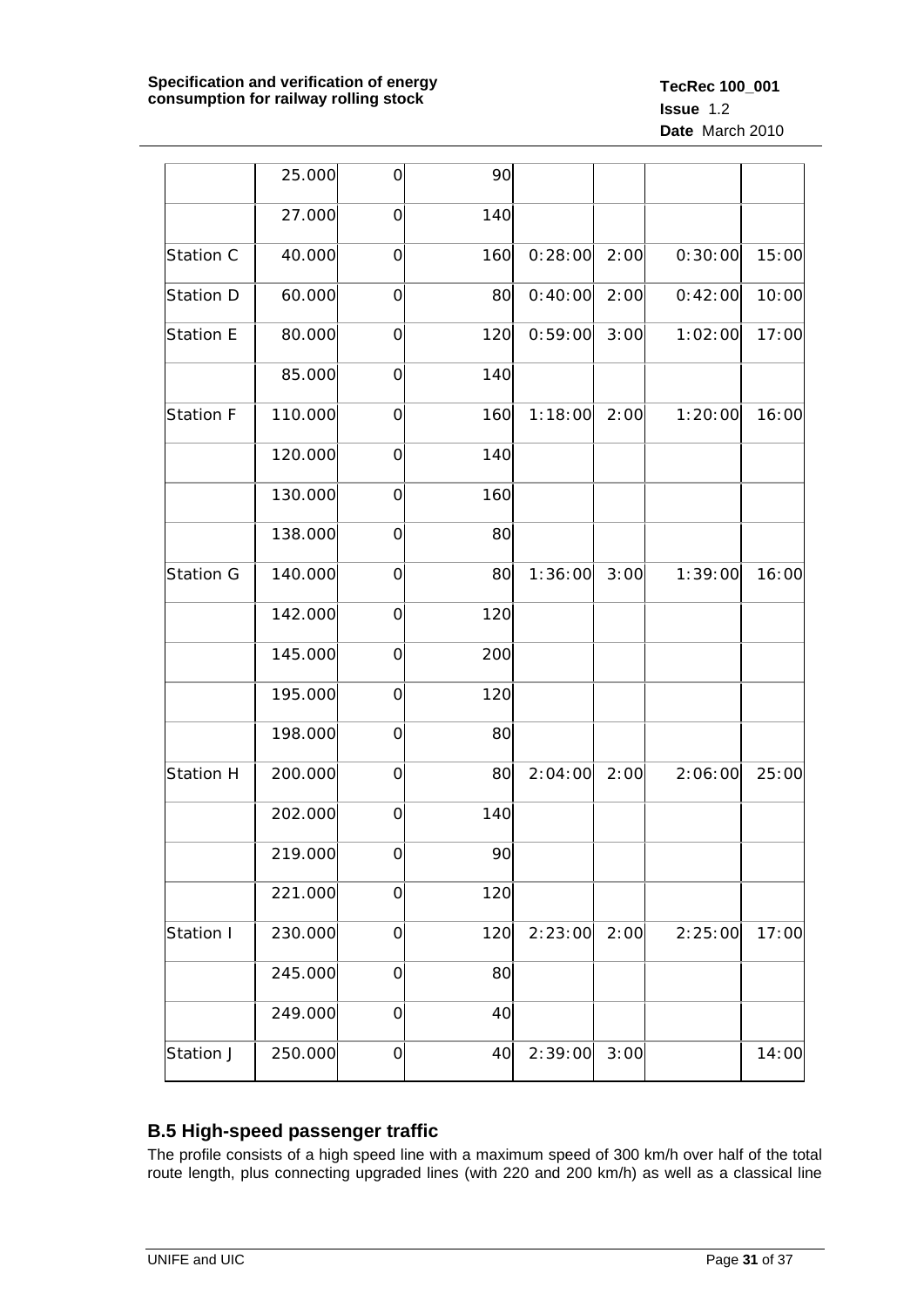**TecRec 100\_001 Issue** 1.2 **Date** March 2010

between the departure station and the single intermediate stop. This takes into consideration that high speed trains very frequently run over classical lines to make connections into major cities. The timetable requirements have to be interpreted in an identical way as for intercity passenger traffic.



| Station          | km     | Height         | Speed limit | Arrival | Stop | Departure | Travel |
|------------------|--------|----------------|-------------|---------|------|-----------|--------|
| <b>Station A</b> | 0.000  | $\mathbf 0$    | 40          |         | 3:00 | 0:00:00   |        |
|                  | 1.000  | $\overline{O}$ | 80          |         |      |           |        |
|                  | 3.000  | $\overline{O}$ | 120         |         |      |           |        |
|                  | 10.000 | $\overline{O}$ | 160         |         |      |           |        |
|                  | 38.000 | $\overline{O}$ | 110         |         |      |           |        |
|                  | 40.000 | $\overline{O}$ | 160         |         |      |           |        |
|                  | 60.000 | $\mathbf 0$    | 140         |         |      |           |        |
|                  | 62.000 | $\mathbf 0$    | 160         |         |      |           |        |
|                  | 85.000 | $\overline{O}$ | 120         |         |      |           |        |
|                  | 88.000 | $\overline{O}$ | 80          |         |      |           |        |
| <b>Station B</b> | 90.000 | $\mathbf 0$    | 80          | 0:42:00 | 3:00 | 0:45:00   | 42:00  |
|                  | 94.000 | $\overline{O}$ | 160         |         |      |           |        |
|                  |        |                |             |         |      |           |        |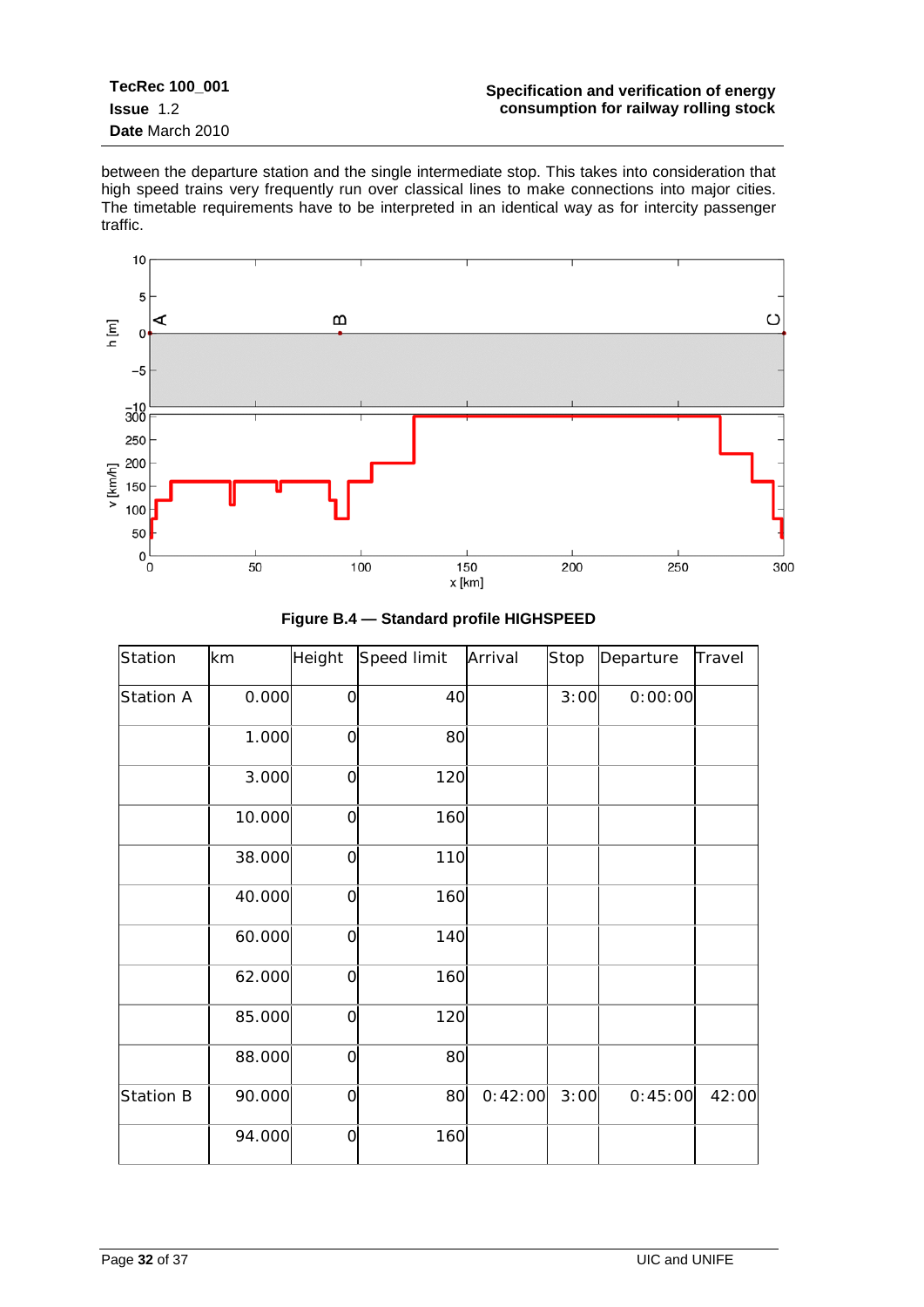|           | 105.000 | റ | 200 |                |  |       |
|-----------|---------|---|-----|----------------|--|-------|
|           | 125.000 | ∩ | 300 |                |  |       |
|           | 270.000 |   | 220 |                |  |       |
|           | 285.000 | Ω | 160 |                |  |       |
|           | 295.000 | ∩ | 80  |                |  |       |
|           | 299.000 |   | 40  |                |  |       |
| Station C | 300.000 | ∩ |     | $1:47:00$ 3:00 |  | 62:00 |

## <span id="page-32-0"></span>**B.6 Freight mainline**

The profile over 300 km includes three planned stops plus two stops in front of red signals. Two third of the line is horizontal track whereas the middle part includes a mountain passage. This reflects the fact that long distance freight train operation includes railway lines with significant gradients in many countries, not only through the Alps. The gradients of the profile are selected in such a way that a four-axle locomotive can haul the same train as the reference train with average mass as specified below. Although locomotives and wagons of many freight trains may be capable to run faster than 100 km/h, the profile is limited to 100 km/h, which is the maximum speed for most loaded freight trains according to lines and wagons of Class D (22.5 t axle load).

Timetable requirements have to be interpreted in the same way as for intercity passenger traffic. Train and timetable are applicable for electric trains or fast freight DMUs only. Trains hauled by diesel locomotives can not hold the timetable for the mountain section, unless they have an uneconomically high number of locomotives.

The allowed maximum dynamic braking effort of a locomotive shall not exceed 150 kN. The same value is applicable for more than one locomotive at a concentrated position in the train. For trains with distributed power, higher total dynamic braking efforts are admissible. However, the longitudinal forces inside the train have to be limited and shall not exceed 150 kN at any position within the train.

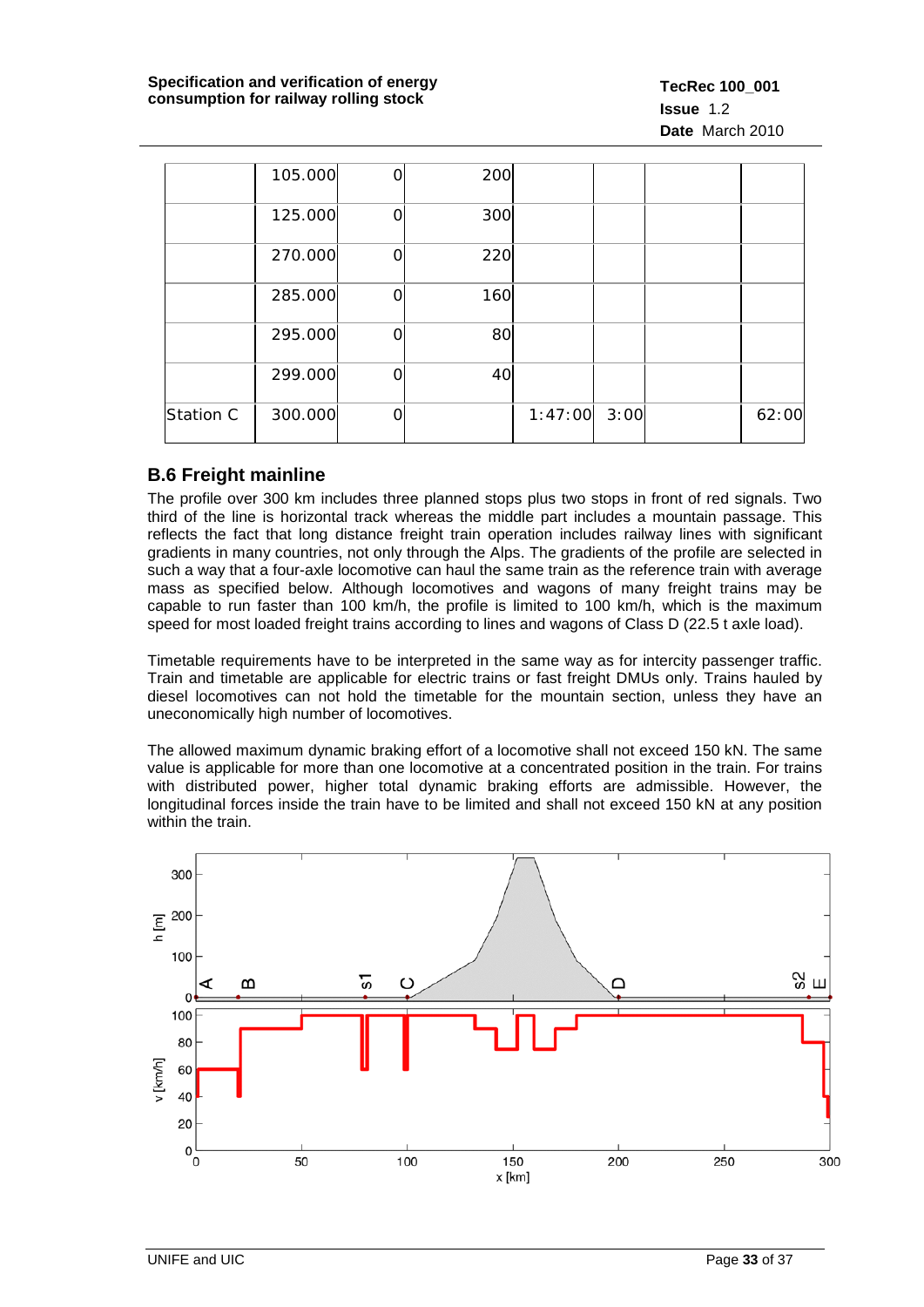| Station          | Km      | Height         | Speed limit | Arrival | Stop | Departure | Travel |
|------------------|---------|----------------|-------------|---------|------|-----------|--------|
| Station A        | 0.000   | $\mathbf 0$    | 40          |         | 3:00 | 0:00:00   |        |
|                  | 1.000   | $\mathbf 0$    | 60          |         |      |           |        |
|                  | 18.000  | $\mathbf 0$    | 60          |         |      |           |        |
| <b>Station B</b> | 20.000  | $\mathbf 0$    | 40          | 0:24:00 | 2:00 | 0:26:00   | 24:00  |
|                  | 21.000  | $\overline{O}$ | 90          |         |      |           |        |
|                  | 50.000  | $\mathbf 0$    | 100         |         |      |           |        |
|                  | 78.500  | $\mathbf 0$    | 60          |         |      |           |        |
| Signal s1        | 80.000  | $\mathbf 0$    | 60          | 1:12:00 | 1:00 | 1:13:00   | 46:00  |
|                  | 81.000  | $\mathbf 0$    | 100         |         |      |           |        |
|                  | 98.500  | $\mathbf 0$    | 60          |         |      |           |        |
| Station C        | 100.000 | $\mathbf 0$    | 100         | 1:29:00 | 5:00 | 1:34:00   | 16:00  |
|                  | 102.000 | $\overline{O}$ | 100         |         |      |           |        |
|                  | 132.000 | 90             | 90          |         |      |           |        |
|                  | 142.000 | 190            | 75          |         |      |           |        |
|                  | 152.000 | 340            | 100         |         |      |           |        |
|                  | 160.000 | 340            | 75          |         |      |           |        |
|                  | 170.000 | 190            | 90          |         |      |           |        |
|                  | 180.000 | 90             | 100         |         |      |           |        |
|                  | 198.000 | $\overline{O}$ | 100         |         |      |           |        |
| Station D        | 200.000 | $\mathbf 0$    | 100         | 2:51:00 | 5:00 | 2:56:00   | 77:00  |
|                  | 287.000 | $\mathsf O$    | 80          |         |      |           |        |
| Signal s2        | 290.000 | $\mathsf O$    | 80          | 3:59:00 | 1:00 | 4:00:00   | 63:00  |
|                  | 292.000 | $\mathbf 0$    | 80          |         |      |           |        |
|                  | 297.000 | $\mathsf O$    | 40          |         |      |           |        |

## **Figure B.5 — Standard profile FREIGHT Mainline**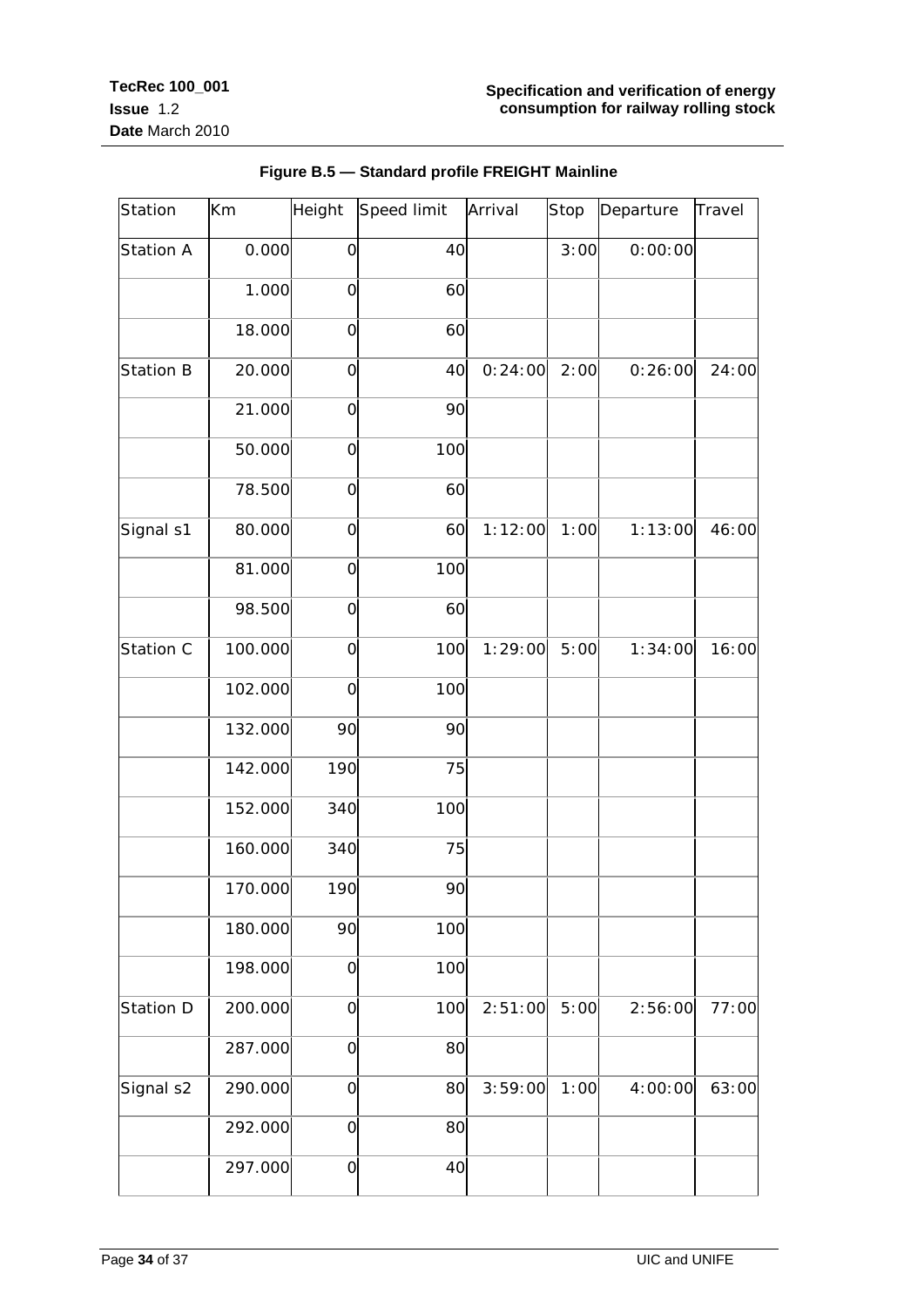|           | 299.000 | つに |                  |  |       |
|-----------|---------|----|------------------|--|-------|
| Station E | 300.000 |    | $4:13:00$ $3:00$ |  | 13:00 |

Train data:

| Wagon type                                                   | Zans (tank car)     |
|--------------------------------------------------------------|---------------------|
| Number of wagons                                             | 18                  |
| Tara mass of the train (without locomotive)                  | 423 t               |
| Relative load                                                | 50%                 |
| Gross mass of the train (without locomotive)                 | 1026 t              |
| Length of the train (without locomotive)                     | 306 m               |
| Factor for rotating masses                                   | 1.04                |
| Specific running resistance, constant term                   | 1.05 N/Kn           |
| Absolute running resistance, quadratic term                  | 48.77 N / $(m/s)^2$ |
| Available braking effort, service brake (without locomotive) | 800 kN              |

This train intended to be hauled by one four-axle locomotive. For six-axle locomotives, a 50 % longer and heavier train shall be used. Note that the limits for longitudinal forces inside the train are not higher in this case.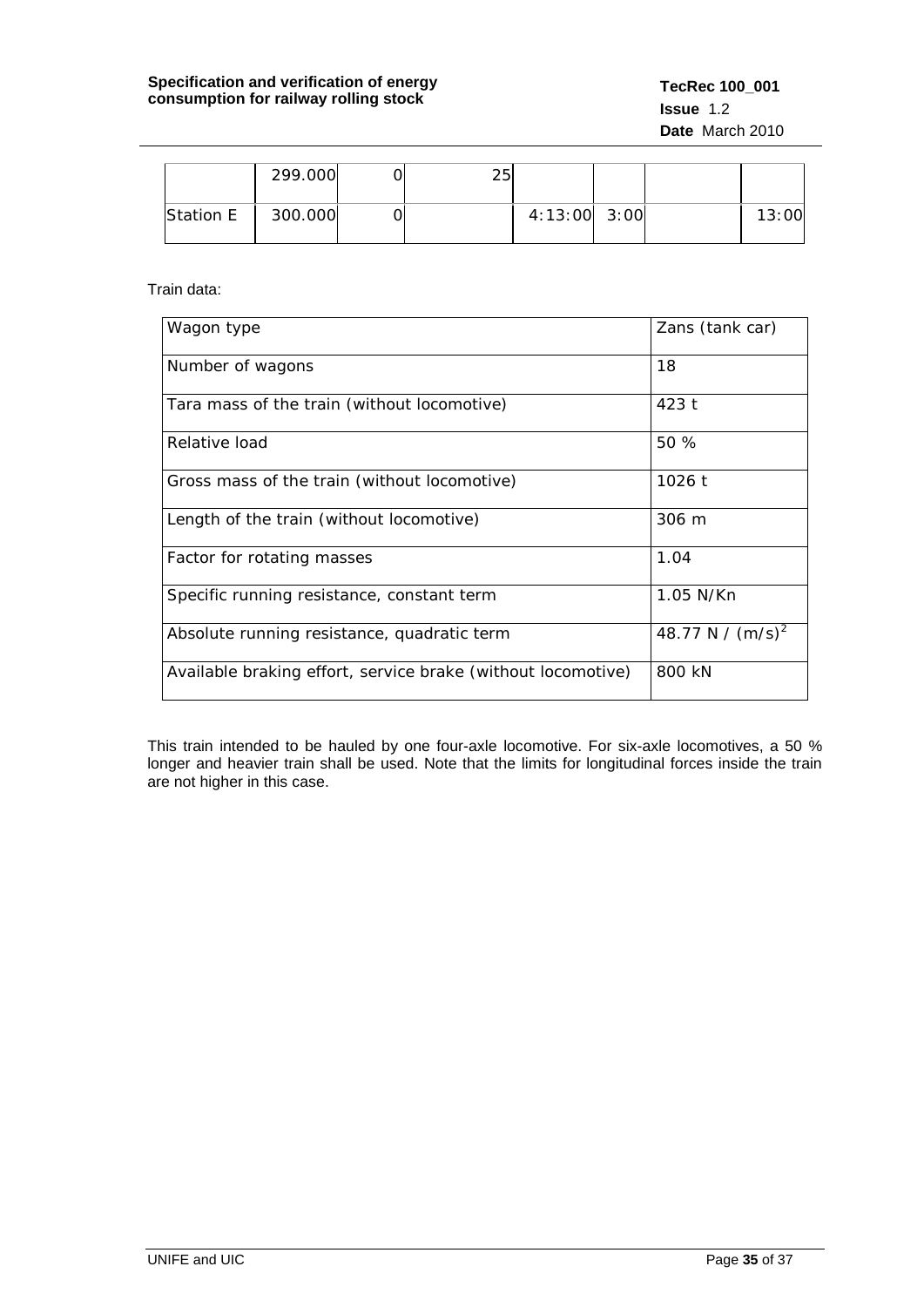## **Bibliography**

<span id="page-35-0"></span>*UIC leaflet 345: Environmental specifications for new rolling stock (1st edition, June 2006)*

*UIC leaflet 330: Railway specific environmental performance indicators (1st edition, August 2008)*